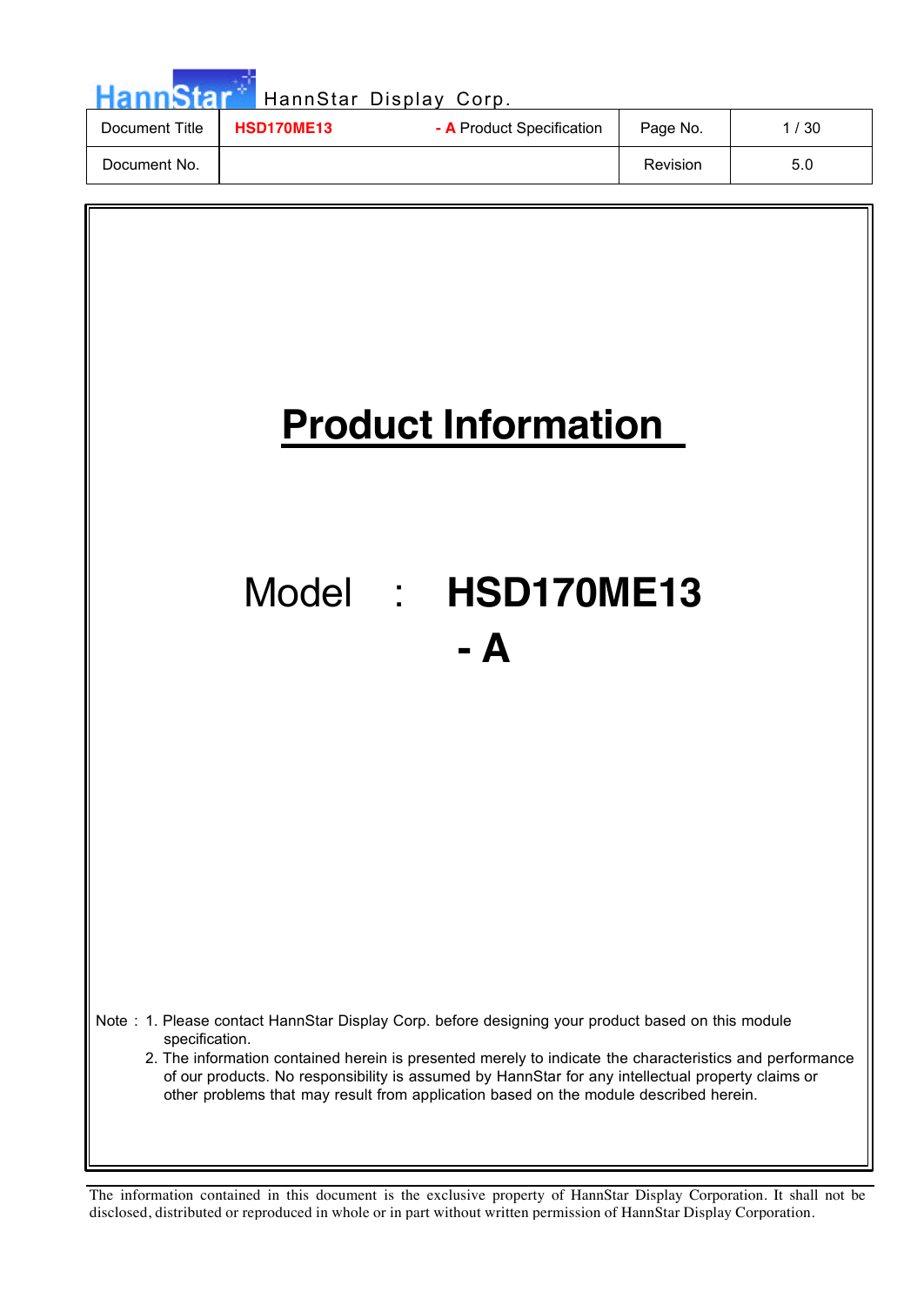| <b>HannStar</b> |                   | HannStar Display Corp.    |          |      |
|-----------------|-------------------|---------------------------|----------|------|
| Document Title  | <b>HSD170ME13</b> | - A Product Specification | Page No. | 2/30 |
| Document No.    |                   |                           | Revision | 5.0  |

— 11 m

| <b>Record of Revisions</b> |             |                                                                                                                                                                                                                                                                                                                                                                                                                                                                                                                                                                       |  |  |  |
|----------------------------|-------------|-----------------------------------------------------------------------------------------------------------------------------------------------------------------------------------------------------------------------------------------------------------------------------------------------------------------------------------------------------------------------------------------------------------------------------------------------------------------------------------------------------------------------------------------------------------------------|--|--|--|
| Rev.                       | Date        | Description of change                                                                                                                                                                                                                                                                                                                                                                                                                                                                                                                                                 |  |  |  |
| 1.0                        | Mar.31,2004 | ?The specification for HSD170ME13-A was first issued.                                                                                                                                                                                                                                                                                                                                                                                                                                                                                                                 |  |  |  |
| 2.0                        | Mar.19,2004 | ?Modify the typical Weight specification in General Information<br>and Mechanical Information on page 4 and page 5.<br>?Modify Maximum Lamp Current and Minimum Lamp<br>Frequency in Electrical Absolute Rating of Back Light Unit on<br>page 6.<br>? Add the Note (3) in Electrical Absolute Rating on page 6.<br>? Modify Current of power supply (b <sub>D2</sub> ) and Frequency (f <sub>DCLK</sub> ) in<br>Electrical Characteristics of TFT LCD Module on page 15.<br>? Modify Inverter Diagram in Electrical Characteristics of Back<br>Light Unit on page 17. |  |  |  |
|                            |             | ? Add the Note (1) in Electrical Characteristics of Back Light<br>Unit on page 17.<br>? Add sub module code on page 26.                                                                                                                                                                                                                                                                                                                                                                                                                                               |  |  |  |
| 3.0                        | Mar.26,2004 | ? Add the Package Specification on page 27.<br>?Modify the Color Chromaticity (Rx, Ry, Gx, Wx, Wy) in Optical<br>Specification on page 7.<br>?Modify the Pin Assignment in Interface Connector (30-pins) on<br>page 15.<br>? Modify the Frequency ( $f_{DCLK}$ ) in Electrical Characteristics of<br>TFT LCD Module on page 16.<br>? Add the Switching Characteristics for LVDS Receiver and<br>Ideal Strobe Position for LVDS Input in Electrical<br>Characteristics on page 19 and page 20.<br>?Remove the SXGA+ Graphic Mode in Input Timing Spec on<br>page 22.   |  |  |  |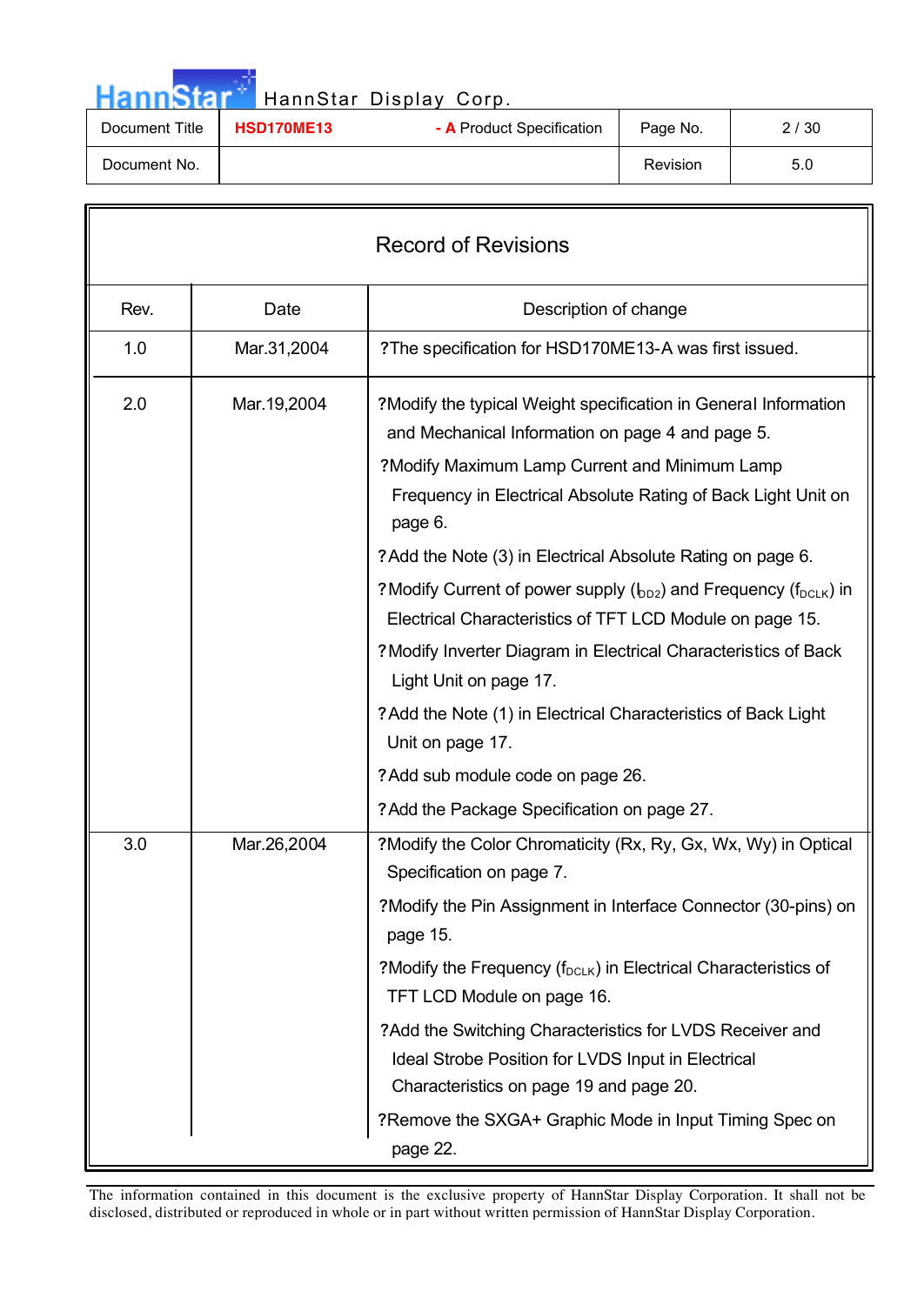| <b>HannStar</b> |                   | HannStar Display Corp.    |          |      |
|-----------------|-------------------|---------------------------|----------|------|
| Document Title  | <b>HSD170ME13</b> | - A Product Specification | Page No. | 3/30 |
| Document No.    |                   |                           | Revision | 5.0  |

| Rev. | Date          | Description of change                                                                                                                                                    |
|------|---------------|--------------------------------------------------------------------------------------------------------------------------------------------------------------------------|
| 3.1  | Mar.31,2004   | • Adding minimum value of Vsync Frequency ( $f_v$ ) 56.25 Hz in<br>TFT LCD Module on page 17.<br>• Adding minimum value of the Frequency (f <sub>DCLK</sub> ) 50 MHz in  |
|      |               | TFT LCD Module on page 17.<br>• Modify maximum value of the Frequency (f <sub>DCLK</sub> ) 67.5 MHz in<br>TFT LCD Module on page 17.                                     |
|      |               | • Modify the notation (3) Vcc value from 3.3 V change to 5V on<br>page 18.                                                                                               |
|      |               | · Modify the Interface Timming on page 22.                                                                                                                               |
|      |               | · Modify back view and front view mechanical drawing on page<br>24, 25. (only detailed description in dimension)                                                         |
| 4.0  | April.20,2004 | · Modify Module Depth Size(D) to 15.0mm from 14.5mm in<br>General and Mechanical information on page 5 and 6.<br>· Modify Front View (Add Module Depth Size) on page 26. |
| 5.0  | May.06,2004   | ? Modify Front view and Back view mechanical diagram at<br>P23, P24                                                                                                      |
|      | May.07, 2004  | ? Modify Package specification at P26, P27                                                                                                                               |
|      | May.10, 2004  | ? Modify LCD module block diagram at P12.                                                                                                                                |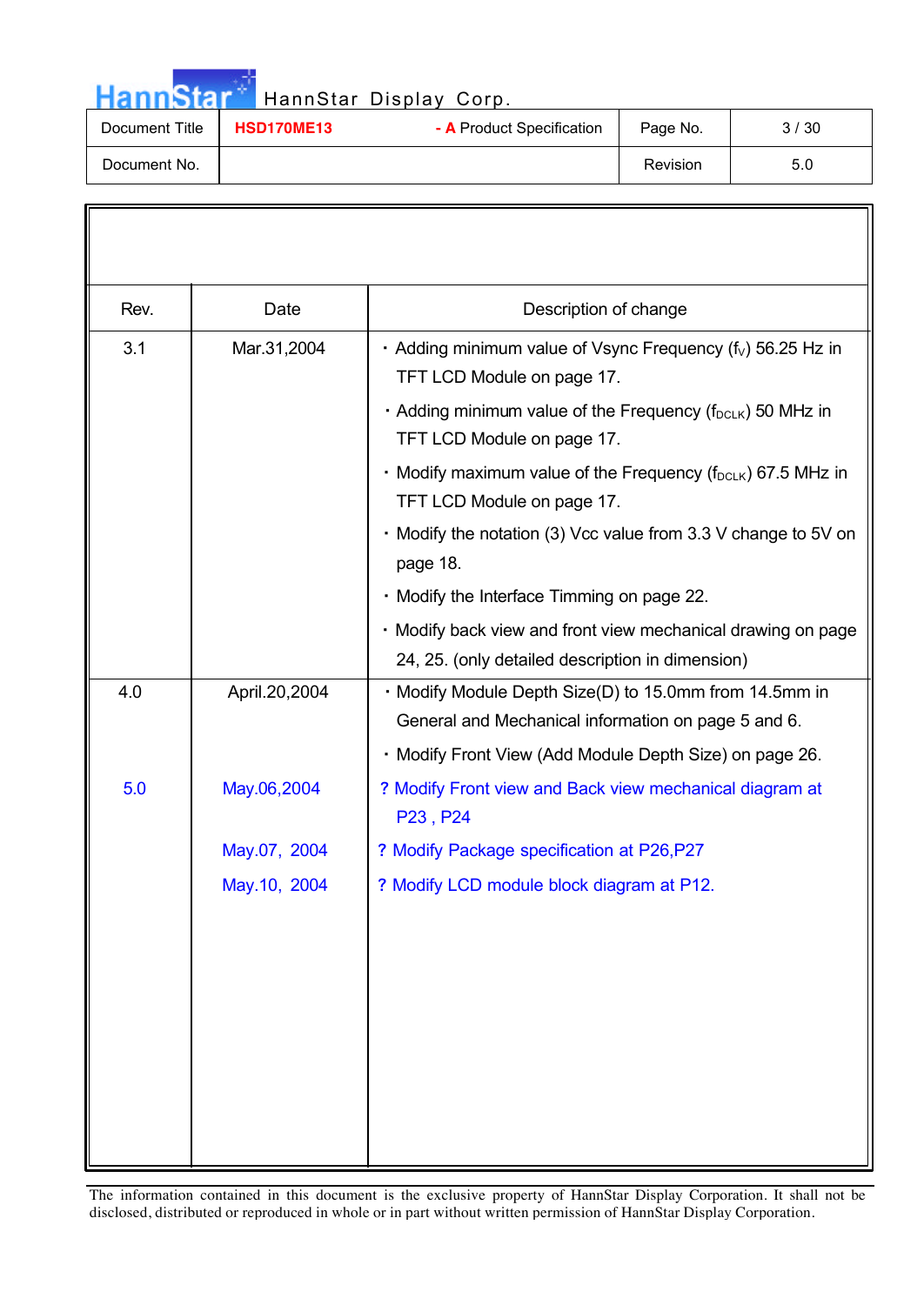Hann Star<sup>at</sup> HannStar Display Corp.

| Document Title | <b>HSD170ME13</b> | - A Product Specification | Page No. | 4 / 30 |
|----------------|-------------------|---------------------------|----------|--------|
| Document No.   |                   |                           | Revision | 5.U    |

# **Contents**

| 1.0              |      |
|------------------|------|
| 2.0              | p.6  |
| 3.0              |      |
| 4.0              |      |
| 5.0              |      |
| 6.0              |      |
| 7.0              |      |
| 8.0              |      |
| 9.0 <sub>1</sub> |      |
| 10.0             |      |
| 11.0             | p.29 |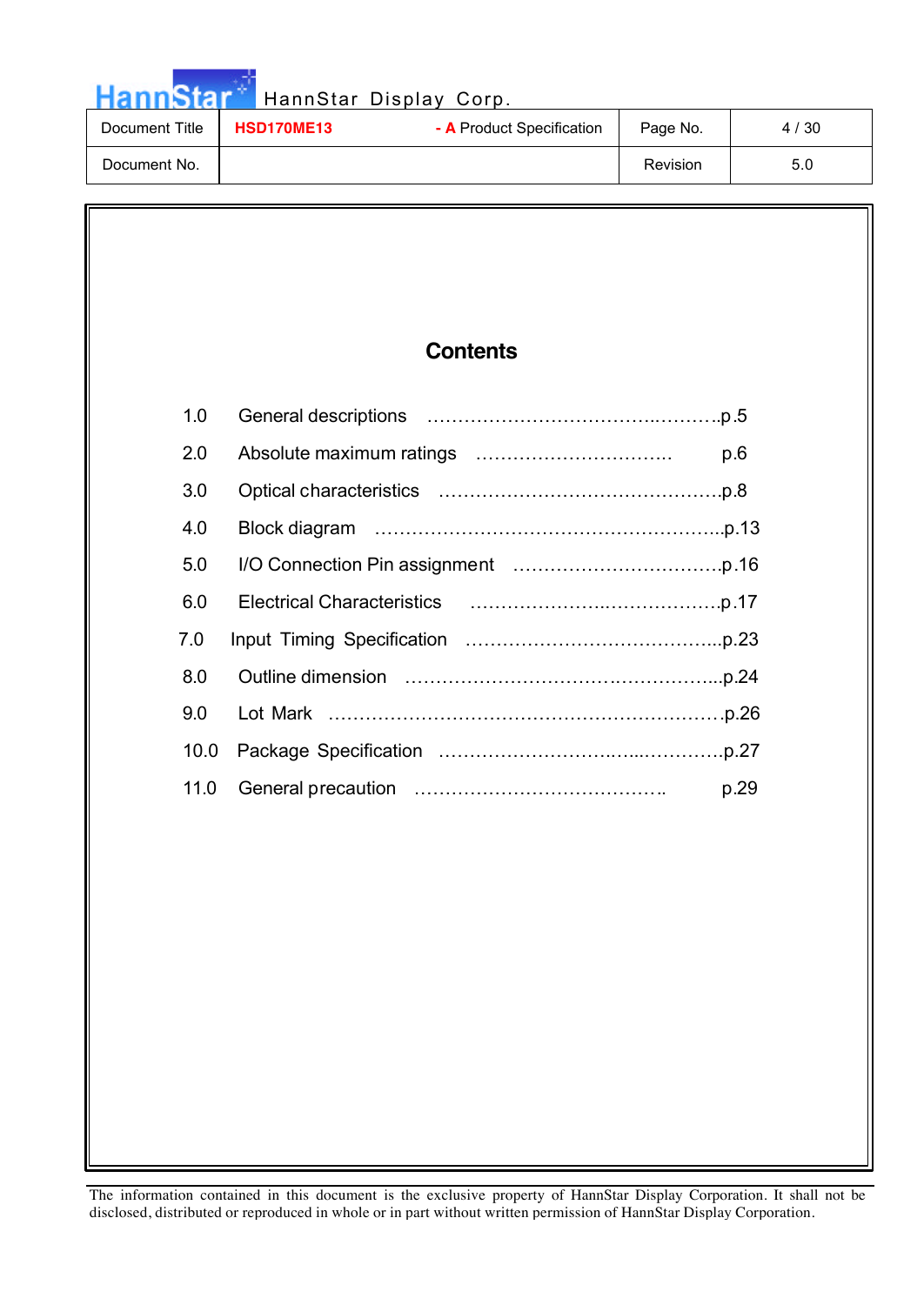HannStar<sup>d</sup> HannStar Display Corp.

| Document Title | HSD170ME13 | - A Product Specification | Page No. | 5/30 |
|----------------|------------|---------------------------|----------|------|
| Document No.   |            |                           | Revision | 5.0  |

### **1.0 GENERAL DESCRIPTIONS**

#### **1.1 Introduction**

 HannStar Display model **HSD170ME13-A** is a color active matrix thin film transistor (TFT) liquid crystal display (LCD) that uses amorphous silicon TFT as a switching device. This model is composed of a TFT LCD panel, the voltage reference, common voltage, DC-DC converter, column, and row driver circuit. This TFT LCD has a 17-inch diagonally measured active display area with SXGA resolution (1024 vertical by 1280 horizontal pixel array).

### **1.2 Features**

¦ 17"SXGA TFT LCD panel

- ¦ 4 CCFLs Backlight system
- ¦ Supported SXGA (V:1024 lines, H:1280 pixels) resolution
- ¦ Supported to 75Hz refresh rate
- ¦ Without LCD Timing Controller

### **1.3 General information**

| <b>Item</b>                  | Specification                           | Unit          |
|------------------------------|-----------------------------------------|---------------|
| Outline dimension            | 358.5 × 296.5 × 14.5 (typ.)             | mm            |
| Display area                 | 270.336(H) x 337.92(V) (17.0" diagonal) | mm            |
| Number of Pixel              | 1280(H) x 1024(V)                       | <b>Pixels</b> |
| Pixel pitch                  | $0.264(H) \times 0.264(V)$              | mm            |
| Pixel arrangement            | <b>RGB Vertical stripe</b>              |               |
| Display color                | 16.2M (6-bits+FRC)                      |               |
| Display mode                 | Normally white                          |               |
| Surface treatment            | Antiglare, Hard-Coating(3H)             |               |
| Weight                       | $1680$ (typ.)                           | G             |
| Back-light                   | 4-CCFLs, Top & bottom edge side         |               |
| Input signal                 | 2-CH LVDS                               |               |
| Power consumption            |                                         |               |
| (with B/L)                   | 20 W(typ.), with back light             | W             |
| Optimum viewing<br>direction | 6 o'clock                               |               |

#### **1.4 Applications**

- ¦ Desktop monitors
- ¦ Display terminals for AV applications
- ¦ Monitors for industrial applications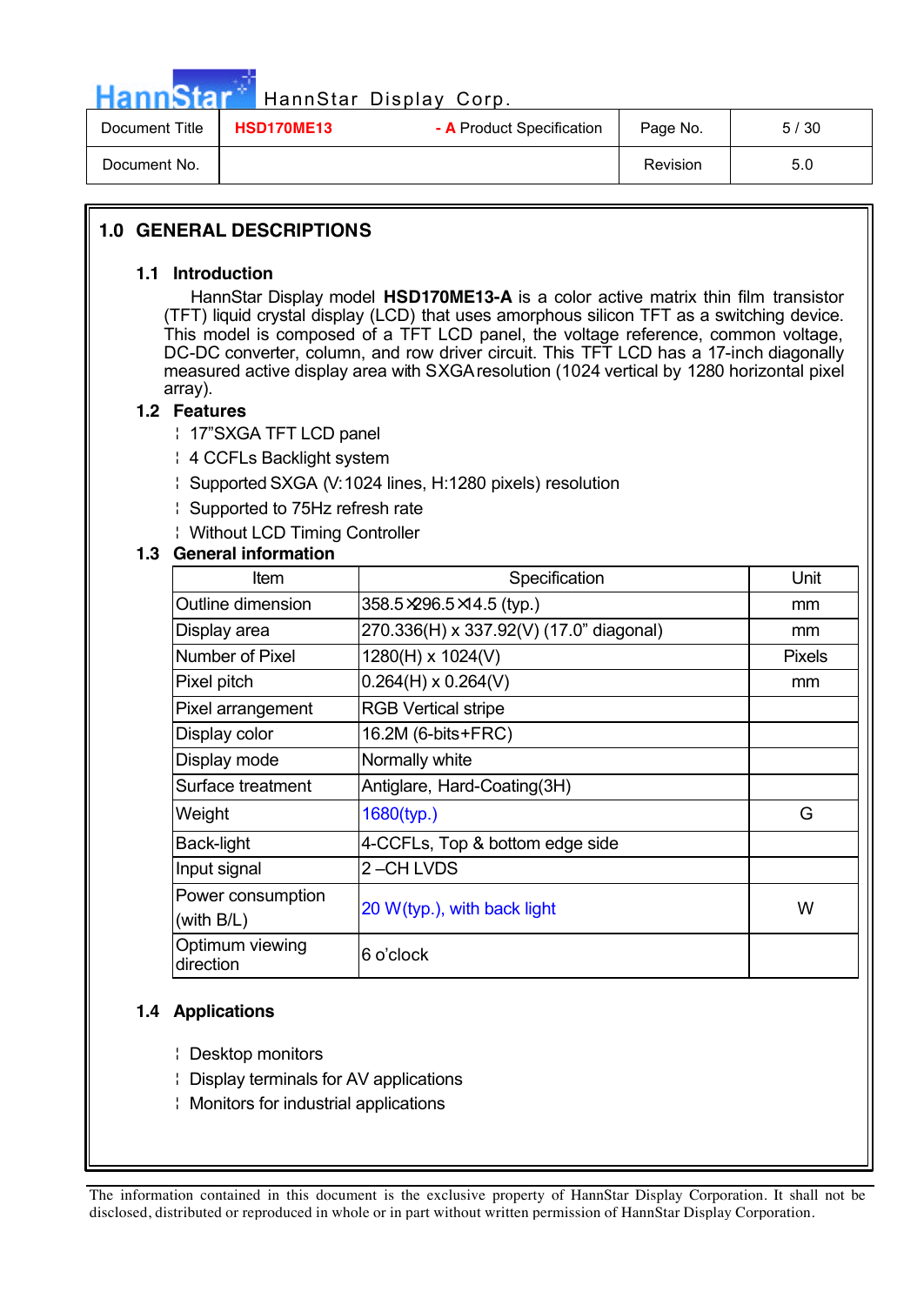| HannStar <sup>**</sup> |                   | HannStar Display Corp.    |          |      |
|------------------------|-------------------|---------------------------|----------|------|
| Document Title         | <b>HSD170ME13</b> | - A Product Specification | Page No. | 6/30 |
| Document No.           |                   |                           | Revision | 5.0  |

### **1.5 Mechanical Information**

. 구

|                           | Item                          | Min.  | Typ.  | Max.  | Unit   |
|---------------------------|-------------------------------|-------|-------|-------|--------|
|                           | Horizontal(H)                 | 358.0 | 358.5 | 359.0 | mm     |
| Module Size               | Vertical(V)                   | 296.0 | 296.5 | 297.0 | mm     |
|                           | Depth(D)                      |       | 14.5  |       | mm     |
| Weight (without inverter) |                               | --    | 1680  |       | g      |
|                           | Torque of customer screw hole |       |       | 3.0   | Kgf*Cm |

### **2.0 ABSOLUTE MAXIMUM RATINGS**

### **2.1 Absolute Rating of Environment**

| Item                        | Symbol                       | Min.  | Max. | Unit        | <b>Note</b>   |
|-----------------------------|------------------------------|-------|------|-------------|---------------|
| Storage temperature         | $I_{\,STG}$                  | $-20$ | 60   | $^{\circ}C$ |               |
| Operating temperature       | ${\mathsf T}_{\textsf{OPR}}$ | 0     | 50   | $^{\circ}C$ |               |
| Vibration(non-operating)    | $V_{\mathsf{NOP}}$           |       | 1.5  | G           | $\binom{2}{}$ |
| Shock(non-operating)        | $S_{NOP}$                    |       | 70   | G           | (3)           |
| Storage humidity            | $H_{STG}$                    | 10    | 90   | %RH         | (3)           |
| Operating humidity          | $H_{OP}$                     | 10    | 80   | %RH         | (4)           |
| Low pressure(operating)     | $P_{LOP}$                    | 697   |      | <b>HPa</b>  | (5)           |
| Low pressure(non-operating) | $P_{LNOP}$                   | 116   |      | HPa         | (6)           |

### Note (1)Storage /Operating temperature

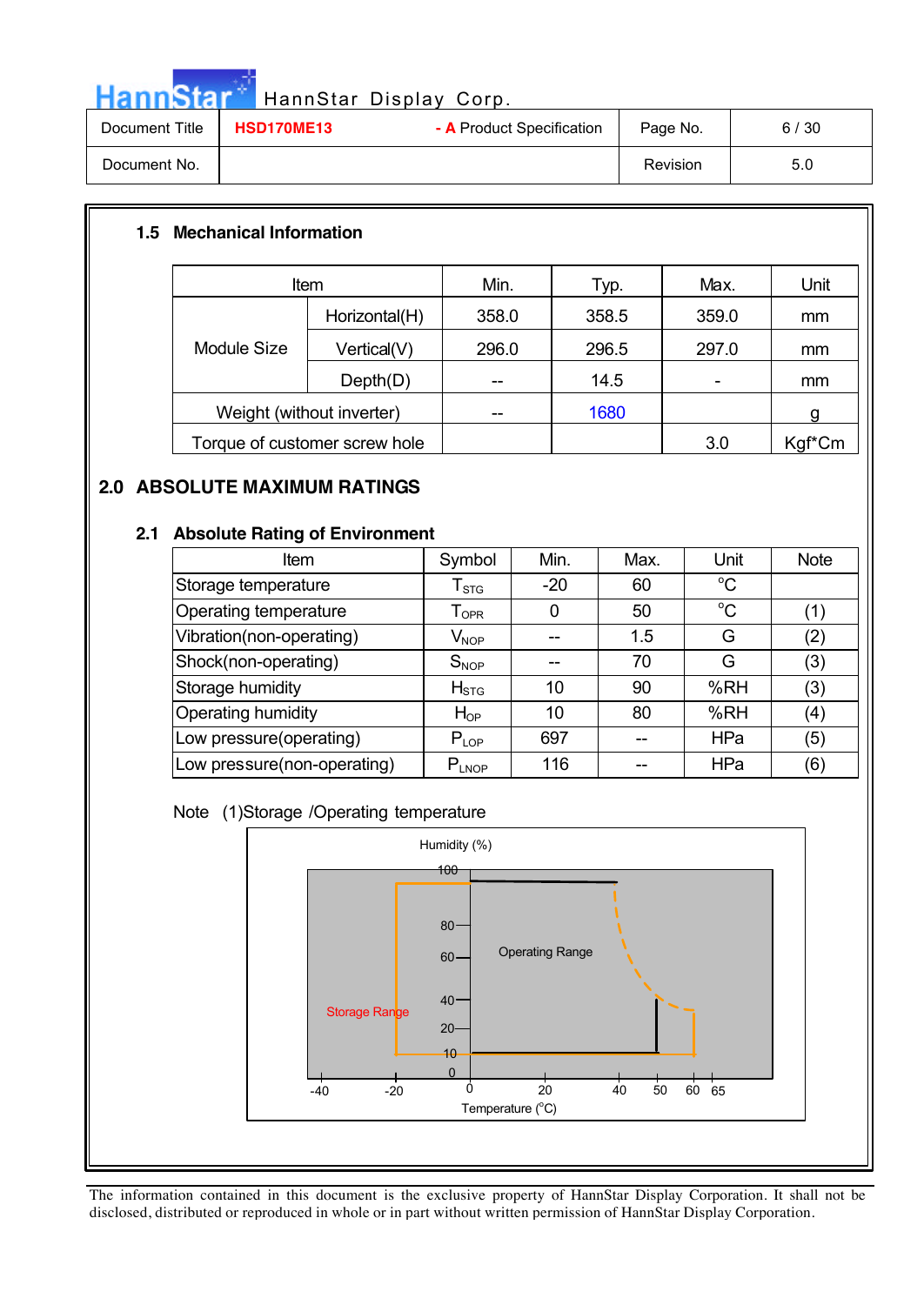Hann Star<sup>t HannStar</sup> Display Corp.

| Document Title | <b>HSD170ME13</b> | - A Product Specification | Page No.        | /30 |
|----------------|-------------------|---------------------------|-----------------|-----|
| Document No.   |                   |                           | <b>Revision</b> | 5.0 |

- (2) **5-500-5**Hz sine wave, X,Y,Z each directions, 30 min/cycle.
- (3) 11ms, ±X, ±Y, ±Z direction, one time each. For this shock test,

It is necessary to fill the silicon rubber between the shock jig as buffer.

- (4) Max wet bulb temp.  $=39^{\circ}$ C
	- (5) **2** hrs. (10000 feet)
	- (6) 24hrs. (50000 feet)

### **2.2 Electrical Absolute Rating:**

### **2.2.1 TFT LCD Module:**

| Item                 | <b>Symbol</b> | Min.   | Max.   | Unit. | <b>Note</b> |
|----------------------|---------------|--------|--------|-------|-------------|
| Power supply Voltage | VDD           | $-0.3$ | 5.5    | V(DC) |             |
| Logic input voltage  | Vsig          | $-0.5$ | $+0.5$ |       |             |

### **2.2.2 Back Light Unit:**

| Item           | Symbol | Min. | Max. | Unit       | <b>Note</b> |
|----------------|--------|------|------|------------|-------------|
| Lamp voltage   |        |      | 2000 | V(rms)     | 1)(2)       |
| Lamp current   |        | 3.0  | 9.0  | mA         | 1)(2)       |
| Lamp frequency |        | 35   | 80   | <b>KHz</b> |             |

Note: (1) Permanent damage may occur to the LCD module if beyond this specification.

Functional operation should be restricted to the conditions described under Normal Operating Conditions.

- (2) Within Ta=25±2°C
- (3) To exceed 8.0mA, life time accelerate drop down and if to exceed 9.0mA has safety problem. If current lower than 3.0mA, CCFL would be unstable or damaged.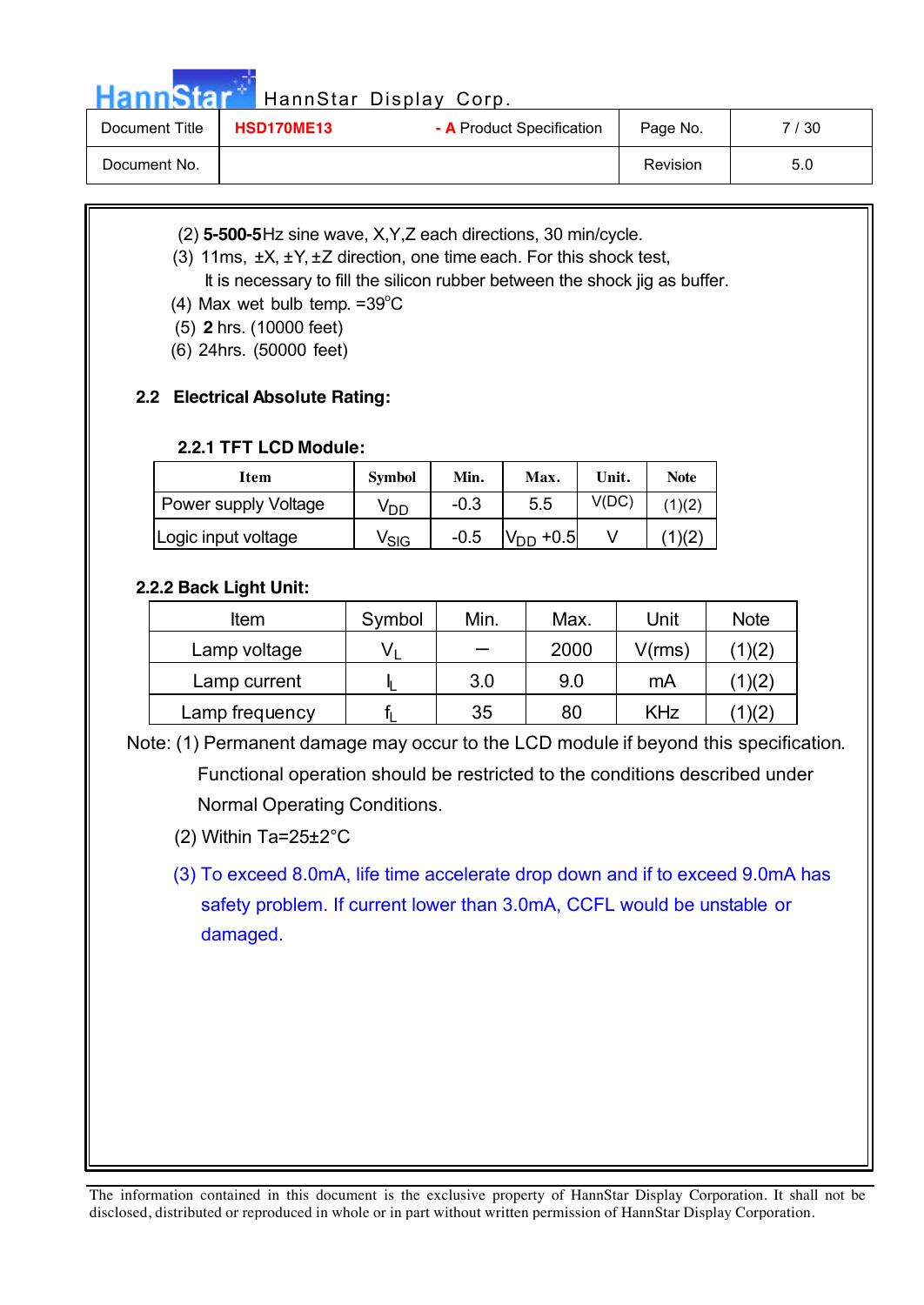| <b>Hann Star</b> |  |  |  |  |
|------------------|--|--|--|--|
|                  |  |  |  |  |
|                  |  |  |  |  |

## HannStar Display Corp.

| Document Title | <b>HSD170ME13</b> | - A Product Specification | Page No. | 8/30 |
|----------------|-------------------|---------------------------|----------|------|
| Document No.   |                   |                           | Revision | 5.0  |

# **3.0 OPTICAL CHARACTERISTICS**

# **3.1 Optical specification**

| Optical specification                 |                          |                       |                    |       |       |       |                 |                        |        |
|---------------------------------------|--------------------------|-----------------------|--------------------|-------|-------|-------|-----------------|------------------------|--------|
| Item                                  |                          | Symbol                | Condition          | Min.  | Typ.  | Max.  | Unit            | <b>Note</b>            |        |
| Contrast                              |                          | CR                    |                    | 350   | 450   | --    |                 | (1)(2)                 |        |
| Response time                         | <b>Rising</b><br>Falling | TR+TF                 |                    |       | --    | 16    | 30              | msec                   | (1)(3) |
| White luminance<br>(center of screen) |                          | $Y_L$                 | $\Theta = 0^\circ$ | 200   | 270   | --    | $\text{cd/m}^2$ | (1)(4)<br>$(IL=8.0mA)$ |        |
|                                       | Red                      | <b>Rx</b>             | $\phi = 0^{\circ}$ | 0.617 | 0.647 | 0.677 |                 |                        |        |
|                                       |                          | Ry                    | Normal             | 0.297 | 0.327 | 0.357 |                 |                        |        |
|                                       | Gree                     | Gx                    | viewing<br>angle   | 0.262 | 0.292 | 0.322 |                 |                        |        |
| Color                                 | n                        | Gy                    |                    | 0.584 | 0.614 | 0.644 |                 | (1)(4)                 |        |
| chromaticity<br>(CIE1931)             | <b>Blue</b>              | Bx                    |                    | 0.112 | 0.142 | 0.172 |                 |                        |        |
|                                       |                          | By                    |                    | 0.049 | 0.079 | 0.109 |                 |                        |        |
|                                       | <b>White</b>             | Wx                    |                    | 0.281 | 0.311 | 0.341 |                 |                        |        |
|                                       |                          | Wy                    |                    | 0.307 | 0.337 | 0.367 |                 |                        |        |
|                                       | Hor.                     | $\Theta_L$            |                    | 60    | 70    |       |                 |                        |        |
|                                       |                          | $\Theta_R$            | CR>10              | 60    | 70    | $- -$ |                 |                        |        |
| Viewing angle                         | Ver.                     | $\Theta$ <sub>H</sub> |                    | 60    | 70    |       |                 |                        |        |
|                                       |                          | $\Theta_L$            |                    | 50    | 60    | --    |                 |                        |        |
| <b>Brightness uniformity</b>          |                          | $B_{UNI}$             | $\Theta = 0^\circ$ | 70    | 78    | --    | $\%$            | (6)                    |        |
| Crosstalk                             |                          | CT(n)                 | $\phi = 0^{\circ}$ | $-$   | --    | 1.3   | $\%$            | (7)                    |        |

### **3.2 Measuring Condition**

- ¦ Measuring surrounding : dark room
- $\parallel$  Lamp current  $I_{BL}$  : (8.0)±0.1mA, lamp freq. F<sub>L</sub>=48 KHz, Inverter : EMAX17401A(22pf)
- $V_{DD1}=5.0V$ , f<sub>V</sub>=60Hz, f<sub>DCLK</sub>=54Hz
- Surrounding temperature : 25±2<sup>o</sup>C
- ¦ 30min. Warm-up time.

### **3.3 Measuring Equipment**

- ¦ LCD-7000 of Otsuka Electric Corp., which utilized MCPD-7000 for Chromaticity and BM-5A for other optical characteristics.
- ¦ Measuring spot size : 10~12mm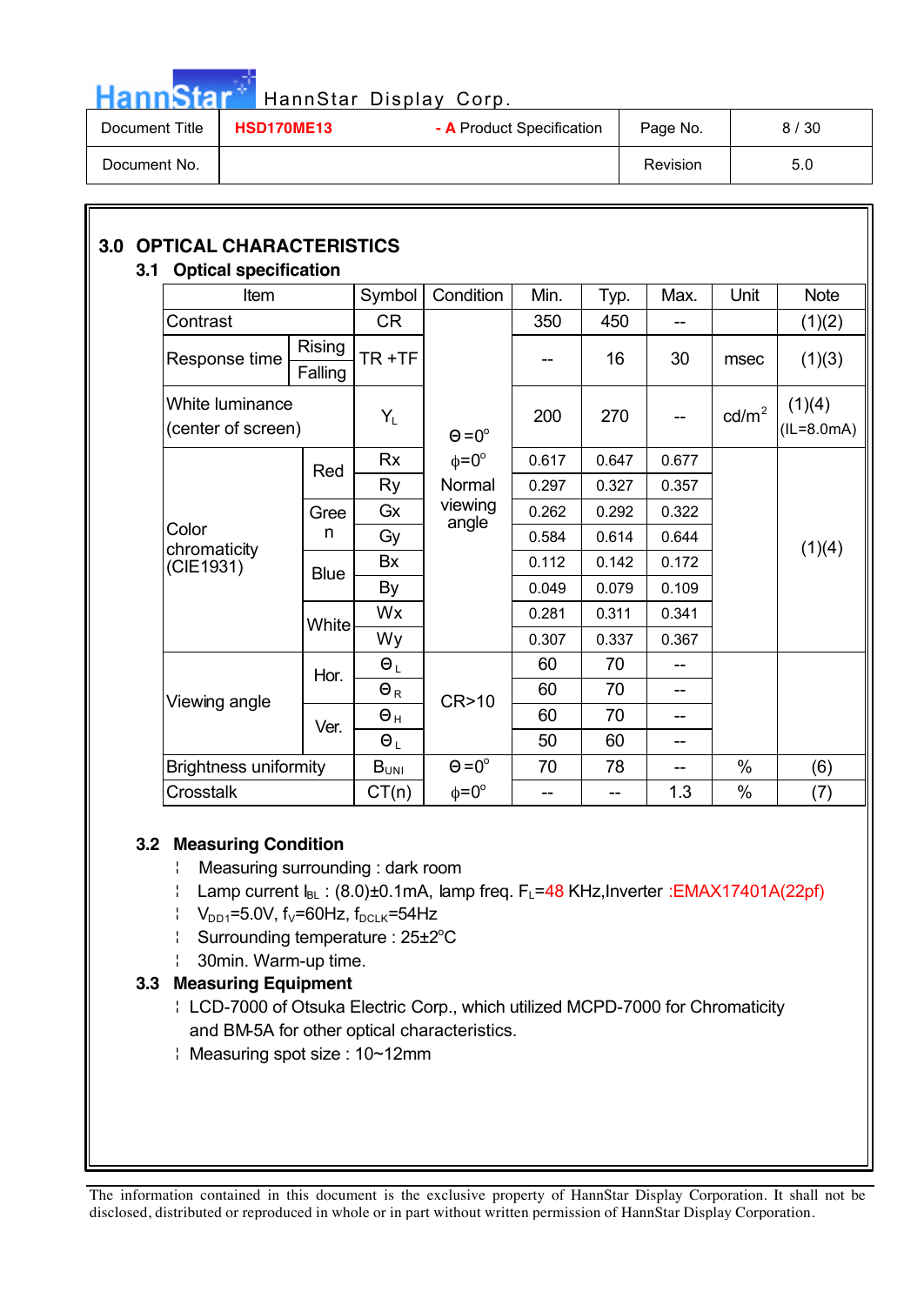| <b>HannStar</b> |                   | HannStar Display Corp.    |          |      |
|-----------------|-------------------|---------------------------|----------|------|
| Document Title  | <b>HSD170ME13</b> | - A Product Specification | Page No. | 9/30 |
| Document No.    |                   |                           | Revision | 5.0  |
|                 |                   |                           |          |      |
|                 |                   |                           |          |      |

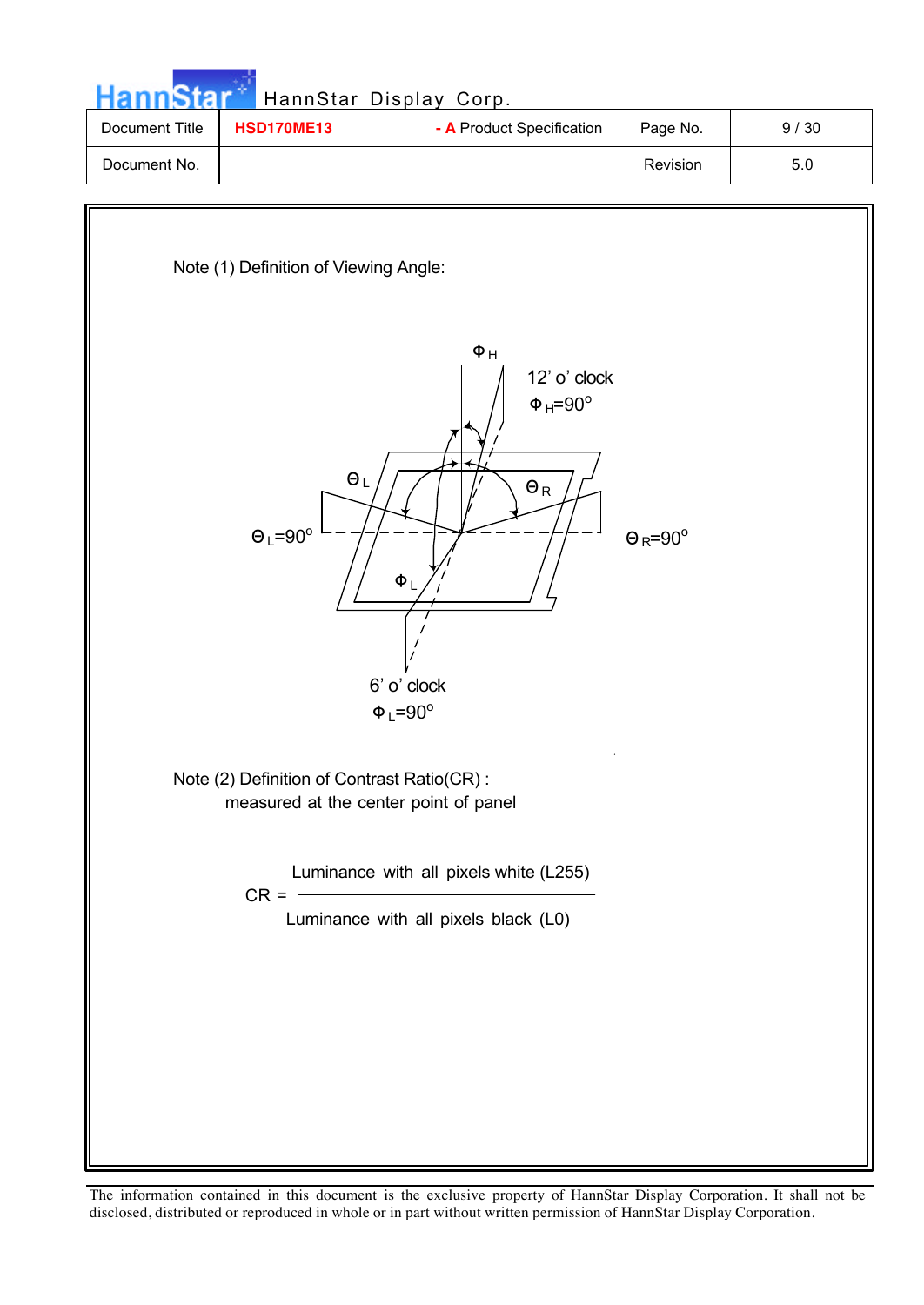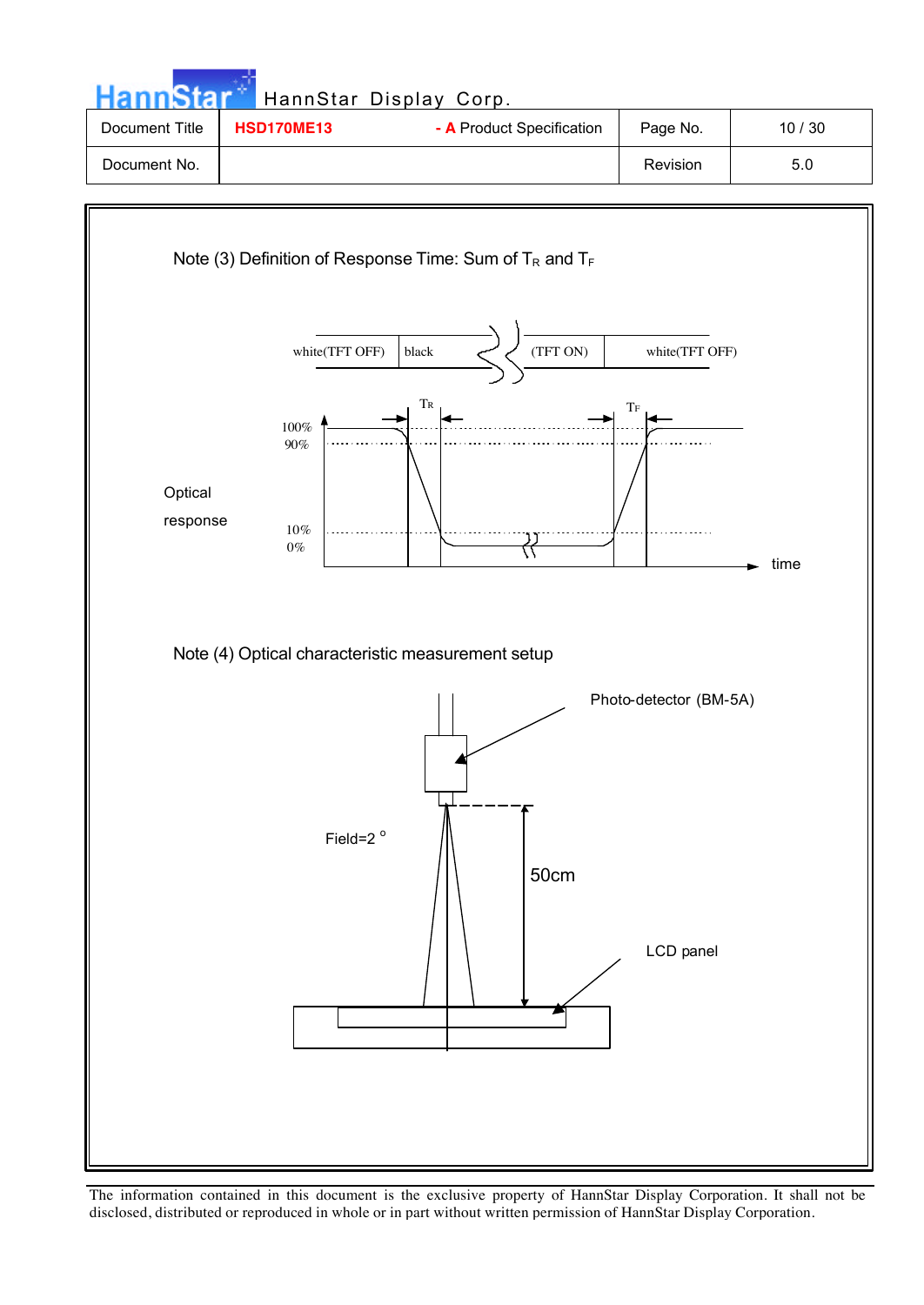| <b>HannStar</b> |                   | HannStar Display Corp.    |          |       |
|-----------------|-------------------|---------------------------|----------|-------|
| Document Title  | <b>HSD170ME13</b> | - A Product Specification | Page No. | 11/30 |
| Document No.    |                   |                           | Revision | 5.0   |
|                 |                   |                           |          |       |

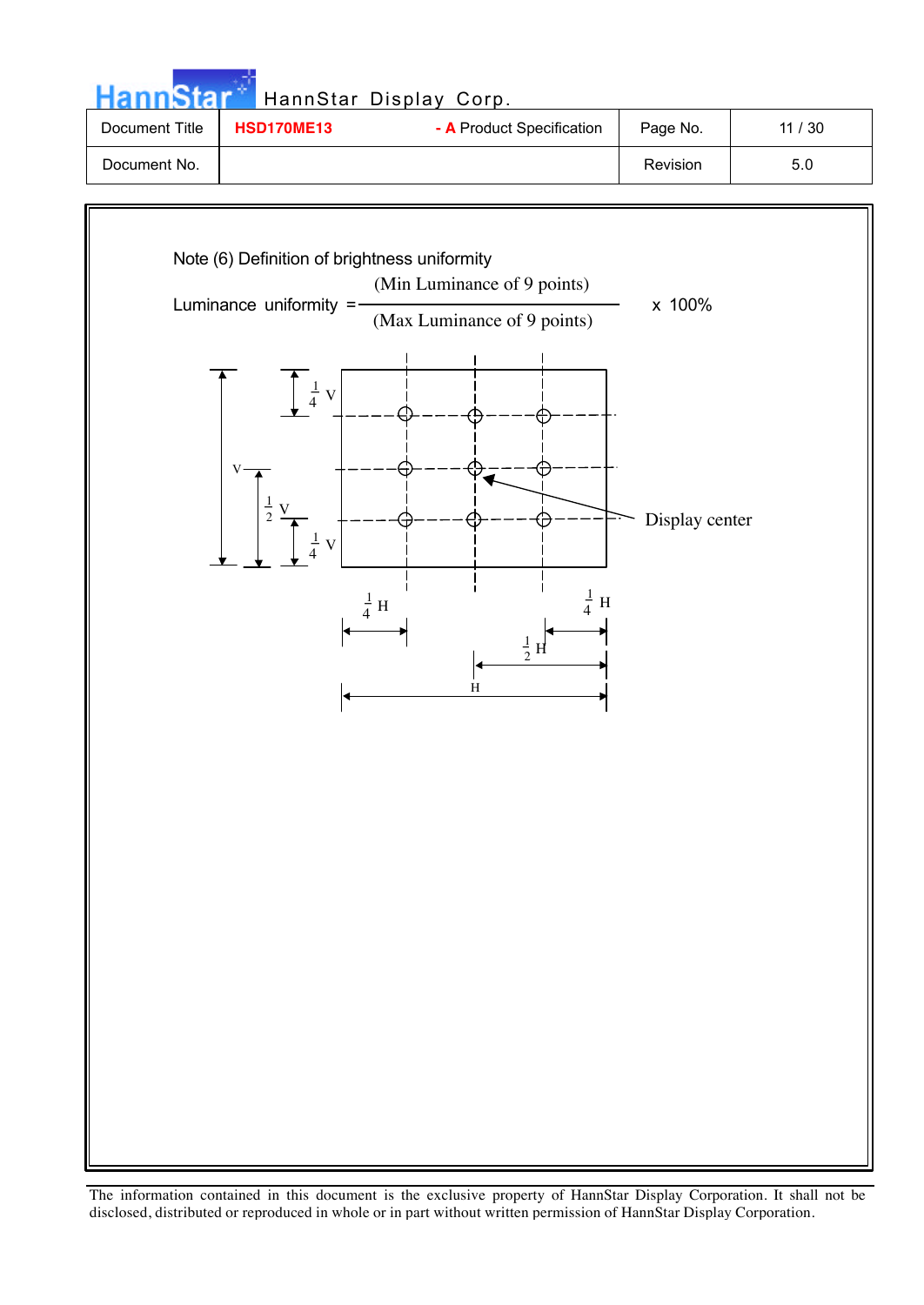|                                                                                            |                                                                                                                                                                 | HannStar Display Corp.                                                                                                                                                                                                                                                                                                          |                                              |                 |
|--------------------------------------------------------------------------------------------|-----------------------------------------------------------------------------------------------------------------------------------------------------------------|---------------------------------------------------------------------------------------------------------------------------------------------------------------------------------------------------------------------------------------------------------------------------------------------------------------------------------|----------------------------------------------|-----------------|
| Document Title                                                                             | <b>HSD170ME13</b>                                                                                                                                               | - A Product Specification                                                                                                                                                                                                                                                                                                       | Page No.                                     | 12/30           |
| Document No.                                                                               |                                                                                                                                                                 |                                                                                                                                                                                                                                                                                                                                 | Revision                                     | 5.0             |
|                                                                                            | Note (7) Definition of crosstalk CT (1) ~ CT (4)<br>L0: Luminance with all pixels black<br>L63: Luminance with all pixels white<br>Gray scale: L127<br>$L(1)$ : | CT(n) = $\frac{ L(n) - LB(n) }{L(n)}$ x 100%, n = 1 ~ 4<br>Where L(n) = Luminance of point "n" at pattern A (cd/m <sup>2</sup> ), n=1 $\sim$ 4<br>LB(n) = Luminance of point "n" at pattern B (cd/m <sup>2</sup> ), n=1 $\sim$ 4<br>The location measured will be exactly the same in both patterns.<br>Gray scale: L0<br>$8\,$ | Gray scale: L127<br>LB(1)                    |                 |
| 8<br>V<br>$\frac{1}{2}$<br>$\frac{1}{4}$<br>$rac{1}{8}$ V <sub><math>\uparrow</math></sub> | $L(\frac{9}{5})$<br>L(2)                                                                                                                                        | $\frac{1}{4}$<br>Li(4)<br>V<br>$\frac{1}{2}$<br>V<br>$\frac{1}{4}$<br>$\frac{1}{8}$<br>ÿŤ                                                                                                                                                                                                                                       | $\overrightarrow{LB}(3)$<br>LB(2)            | LB(4)           |
|                                                                                            | $\frac{1}{4}$ H<br>$\frac{1}{2}\mathbf{H}$<br>$\boldsymbol{\mathrm{H}}$                                                                                         | $\frac{1}{4}$ H                                                                                                                                                                                                                                                                                                                 | $\frac{1}{2}$ H<br>$\frac{1}{2}H$<br>$\rm H$ | $\frac{1}{4}$ H |

Pattern A Pattern B

The information contained in this document is the exclusive property of HannStar Display Corporation. It shall not be disclosed, distributed or reproduced in whole or in part without written permission of HannStar Display Corporation.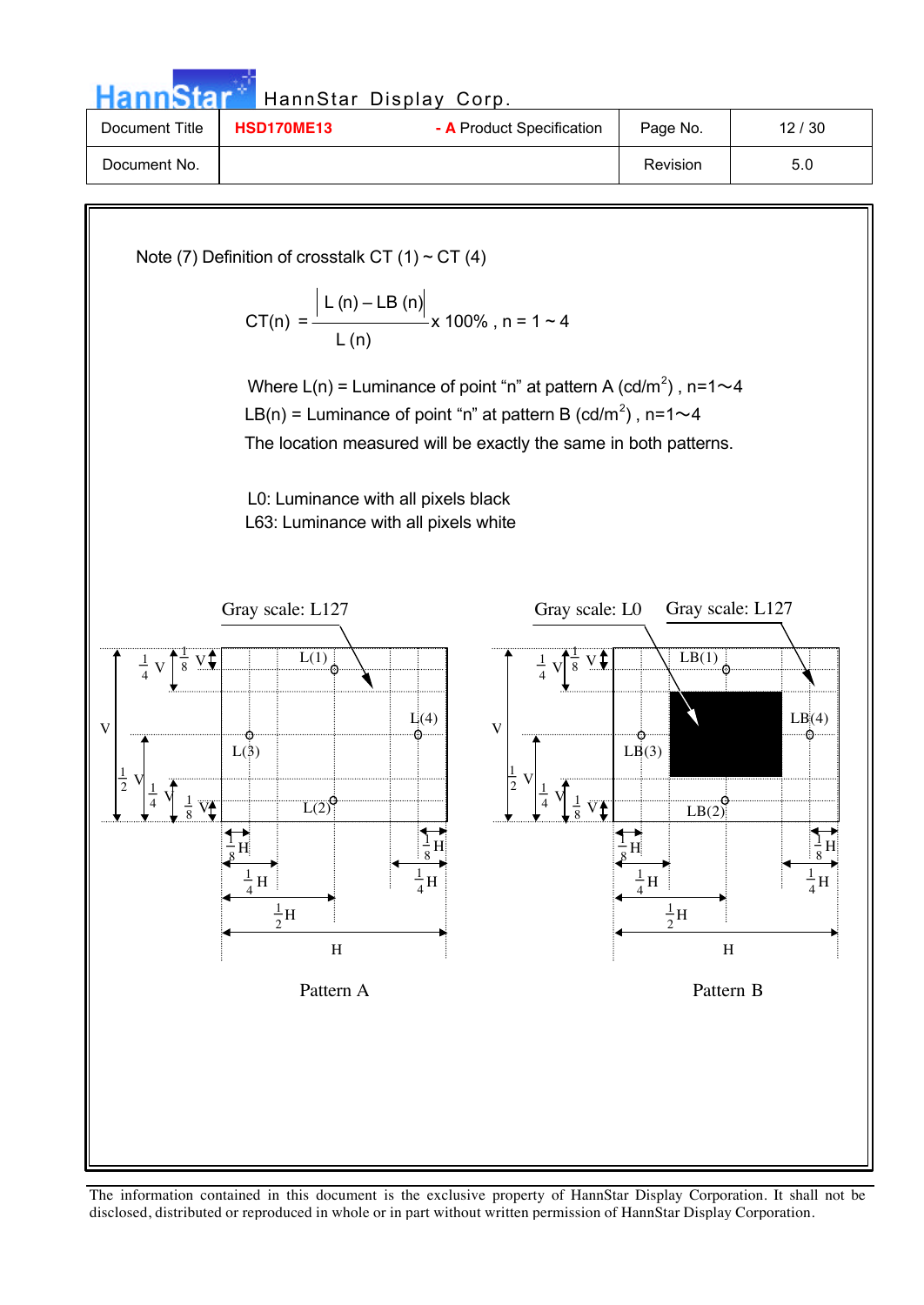

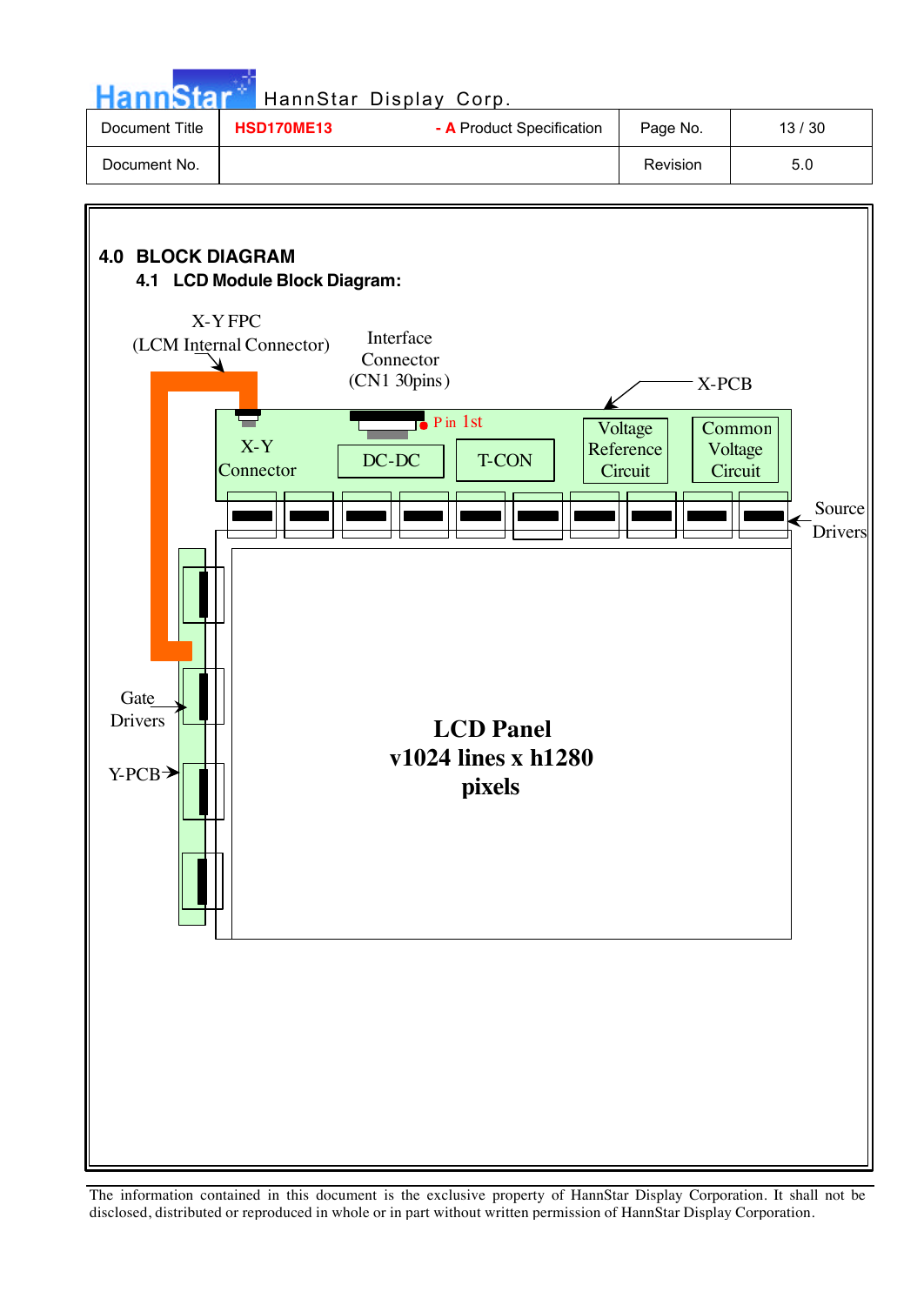| <b>HannStar</b> |                   | HannStar Display Corp.    |          |       |
|-----------------|-------------------|---------------------------|----------|-------|
| Document Title  | <b>HSD170ME13</b> | - A Product Specification | Page No. | 14/30 |
| Document No.    |                   |                           | Revision | 5.0   |

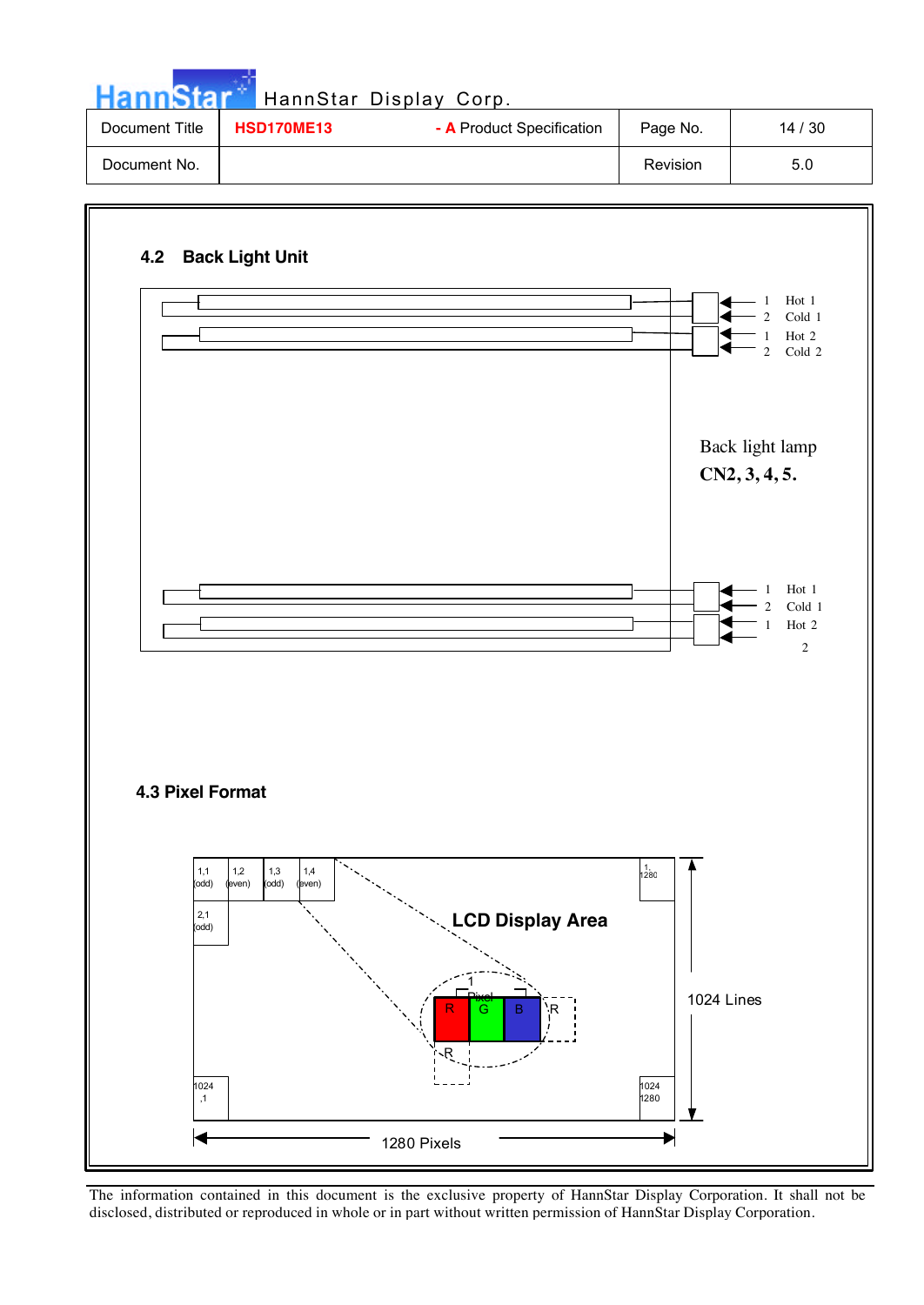| Hannslan       |                   | HannStar Display Corp.    |                 |       |
|----------------|-------------------|---------------------------|-----------------|-------|
| Document Title | <b>HSD170ME13</b> | - A Product Specification | Page No.        | 15/30 |
| Document No.   |                   |                           | <b>Revision</b> | 5.0   |

n ele

|              |              | <b>MSB</b>   |                      |              |              |              |         |              |   | <b>LSB MSB</b> |              |                                                                         |              |              |              |              |              | <b>LSB MSB</b> |                      |   |               |         |              |       |    | LSB Gray scale                                              |
|--------------|--------------|--------------|----------------------|--------------|--------------|--------------|---------|--------------|---|----------------|--------------|-------------------------------------------------------------------------|--------------|--------------|--------------|--------------|--------------|----------------|----------------------|---|---------------|---------|--------------|-------|----|-------------------------------------------------------------|
|              | Display      |              |                      |              |              |              |         |              |   |                |              | R7 R6 R5 R4 R3 R2 R1 R0 G7 G6 G5 G4 G3 G2 G1 G0 B7 B6 B5 B4 B3 B2 B1 B0 |              |              |              |              |              |                |                      |   |               |         |              |       |    | Level                                                       |
|              | <b>Black</b> |              |                      |              |              |              |         |              |   | L              |              | $\mathbf{L}$                                                            |              |              | L            |              |              | L              |                      |   |               |         |              |       |    |                                                             |
|              | Blue         | L            |                      | $\mathbf{I}$ |              |              |         |              |   | $\mathbf{L}$   | $\mathsf{L}$ | $\mathbf{L}$                                                            | $\mathbf{I}$ | $\mathbf{L}$ |              |              | $\mathbf{I}$ |                | <b>H H H H H H H</b> |   |               |         |              |       |    |                                                             |
|              | Green        |              |                      |              |              |              |         |              |   |                |              | <b>H H H H H</b>                                                        |              |              | H H H        |              |              |                |                      |   |               |         |              |       |    |                                                             |
| <b>Basic</b> | Light Blue   | L            |                      |              |              |              |         |              |   |                |              |                                                                         |              |              |              |              |              |                |                      |   |               |         |              |       |    |                                                             |
| color        | Red          |              | H H H H H H H H      |              |              |              |         |              |   |                |              | $\mathbf{L}$                                                            |              |              |              |              |              |                |                      |   |               |         |              |       |    | $\overline{\phantom{a}}$                                    |
|              | Purple       |              | <b>H H H H H H H</b> |              |              |              |         |              |   |                |              |                                                                         |              |              |              |              |              |                | <b>H H H H H H H</b> |   |               |         |              |       |    | $\overline{\phantom{a}}$                                    |
|              | Yellow       |              | н н                  | H            | H            | H H          |         | H            | H | H.             | H            | H H                                                                     |              | H            | H            | H H          |              |                |                      |   |               |         |              |       |    |                                                             |
|              | White        |              | <b>H H H H H</b>     |              |              |              |         |              |   |                |              | <b>HHHHHHHHHHH</b>                                                      |              |              |              |              |              |                |                      |   | <b>HHHHHH</b> |         |              |       |    |                                                             |
|              | <b>Black</b> | L            |                      | $\mathbf{L}$ |              |              |         |              |   | $\mathbf{L}$   |              | $\mathbf{I}$                                                            |              | $\mathbf{I}$ |              |              |              |                |                      |   |               |         | $\mathbf{I}$ | ΕL    |    | L <sub>0</sub>                                              |
|              |              |              |                      |              |              |              |         |              | H |                |              |                                                                         |              |              |              |              |              |                |                      |   |               |         |              |       |    | L1                                                          |
|              | Dark         |              | $\mathbf{I}$         | L L          |              | LLHL         |         |              |   |                | L L          | - L                                                                     | L            | L            | LLL          |              |              | L              |                      | L | L             | L L L L |              |       |    | L2                                                          |
| Gray scale   | ↑            |              |                      |              |              |              |         |              |   |                |              |                                                                         |              |              |              |              |              |                |                      |   |               |         |              |       |    | L3L251                                                      |
| of Red       | T            |              | H H H H H L H H      |              |              |              |         |              |   |                |              | $\mathbf{1}$ $\mathbf{1}$ $\mathbf{1}$                                  | $\mathbf{L}$ |              | 1 1 1 1      |              |              | $\mathbf{L}$   | $\mathbf{I}$         |   | $\mathbf{L}$  |         |              | L L L |    | L255                                                        |
|              | Light        |              | HHHHHH               |              |              |              |         |              | H |                |              |                                                                         |              |              |              |              |              |                |                      |   |               |         |              |       |    | L255                                                        |
|              |              |              | <b>H H H H H H</b>   |              |              |              |         |              |   |                |              |                                                                         |              |              |              |              |              |                |                      |   |               |         |              |       |    | L255                                                        |
|              | Red          |              |                      |              |              |              |         |              |   |                |              |                                                                         |              |              |              |              |              |                |                      |   |               |         |              |       |    | Red L255                                                    |
|              | <b>Black</b> | L            |                      |              |              |              |         |              |   |                |              |                                                                         |              |              |              |              |              |                |                      |   |               |         |              |       | L  | L <sub>0</sub>                                              |
|              |              | L            |                      |              |              |              |         |              |   |                |              |                                                                         |              |              |              |              | H.           |                |                      |   |               |         |              |       |    | L1                                                          |
|              | Dark         |              |                      | L            | $\mathsf{L}$ | $\mathbf{L}$ | L       | L            |   | L.             | L            | L                                                                       | $\mathsf{L}$ | L            | L H L        |              |              | L              |                      |   | L             |         | L            | L L   |    | L2                                                          |
| Gray scale   | ↑            |              |                      |              |              |              |         |              |   |                |              |                                                                         |              |              |              |              |              |                |                      |   |               |         |              |       |    | L3L251                                                      |
| of Green     |              |              | L L L                |              |              |              |         |              |   |                |              | L L L H H H H H L H H                                                   |              |              |              |              |              | L              |                      |   | $\mathsf{L}$  | L L L L |              |       |    | L255                                                        |
|              | Light        |              |                      |              |              |              |         |              |   |                |              | <b>HHHHHH</b>                                                           |              |              |              |              | H            |                |                      |   |               |         |              |       |    | L255                                                        |
|              |              |              |                      |              |              |              |         |              |   |                |              | <b>HHHHHH</b>                                                           |              |              |              |              |              |                |                      |   |               |         |              |       |    | L255                                                        |
|              | Green        |              |                      | $\mathbf{L}$ |              |              |         |              |   |                |              | <b>HHHHHHH</b>                                                          |              |              |              |              |              |                |                      |   |               |         |              |       | L  | Green L255                                                  |
|              | <b>Black</b> |              |                      |              |              |              |         |              |   |                |              |                                                                         |              |              |              |              |              |                |                      |   |               |         |              |       | -L | L0                                                          |
|              |              |              |                      |              |              |              |         |              |   |                |              |                                                                         |              |              |              |              |              |                |                      |   |               |         |              | L H   |    | L1                                                          |
|              | Dark         |              |                      | L L L        |              |              | $\perp$ | $\mathbf{L}$ |   | $\mathbf{L}$   | $\mathbf{L}$ | $\mathbf{L}$                                                            | $\mathbf{L}$ | $\mathbf{L}$ |              | $\mathbf{1}$ |              |                | $\mathbf{I}$         | L |               | LLLHL   |              |       |    | L2                                                          |
| Gray scale   | ↑            |              |                      |              |              |              |         |              |   |                |              |                                                                         |              |              |              |              |              |                |                      |   |               |         |              |       |    | L3L251                                                      |
| of Blue      | ↓            |              | L L L L L L L L      |              |              |              |         |              |   |                |              | L L L L L L L L H H H H H L H H                                         |              |              |              |              |              |                |                      |   |               |         |              |       |    | L255                                                        |
|              | Light        |              |                      | L L          |              |              |         |              |   | L              |              | $\mathsf{L}$                                                            |              |              |              |              |              |                | <b>H H H H H</b>     |   |               |         |              | L H   |    | L255                                                        |
|              |              | L            | L L L L L L          |              |              |              |         |              | L |                |              | L L L L L L L L                                                         |              |              |              |              |              |                |                      |   |               |         |              |       |    | L255                                                        |
|              | Blue         |              |                      |              |              |              |         |              |   |                |              |                                                                         |              |              |              |              |              |                |                      |   |               |         |              |       |    | L L L L L L L L L L L L L L L L L H H H H H H H H Blue L255 |
|              | <b>Black</b> | $\mathbf{L}$ |                      |              |              |              |         |              |   | $\mathsf{L}$   | $\mathsf{L}$ | $\mathbf{L}$                                                            | $\mathbf{1}$ |              | $\mathbf{L}$ |              |              | L              |                      |   |               |         |              |       |    | L <sub>0</sub>                                              |
|              |              |              |                      |              |              |              |         |              |   |                |              | L L L L L L L H L L L L L L L L H L L L L L L L H                       |              |              |              |              |              |                |                      |   |               |         |              |       |    | L1                                                          |
|              | Dark         |              | L L L L L H L        |              |              |              |         |              |   |                |              | L L L L L L H L                                                         |              |              |              |              |              |                | LLLLLLHL             |   |               |         |              |       |    | L2                                                          |
| Gray scale   | ↑            |              |                      |              |              |              |         |              |   |                |              |                                                                         |              |              |              |              |              |                |                      |   |               |         |              |       |    | L3L251                                                      |
| of White &   |              |              |                      |              |              |              |         |              |   |                |              |                                                                         |              |              |              |              |              |                |                      |   |               |         |              |       |    |                                                             |
| <b>Black</b> |              |              |                      |              |              |              |         |              |   |                |              |                                                                         |              |              |              |              |              |                |                      |   |               |         |              |       |    | L255                                                        |
|              | Light        |              |                      |              |              |              |         |              |   |                |              |                                                                         |              |              |              |              |              |                |                      |   |               |         |              |       |    | L255                                                        |
|              | White        |              |                      |              |              |              |         |              |   |                |              |                                                                         |              |              |              |              |              |                |                      |   |               |         |              |       |    | L255                                                        |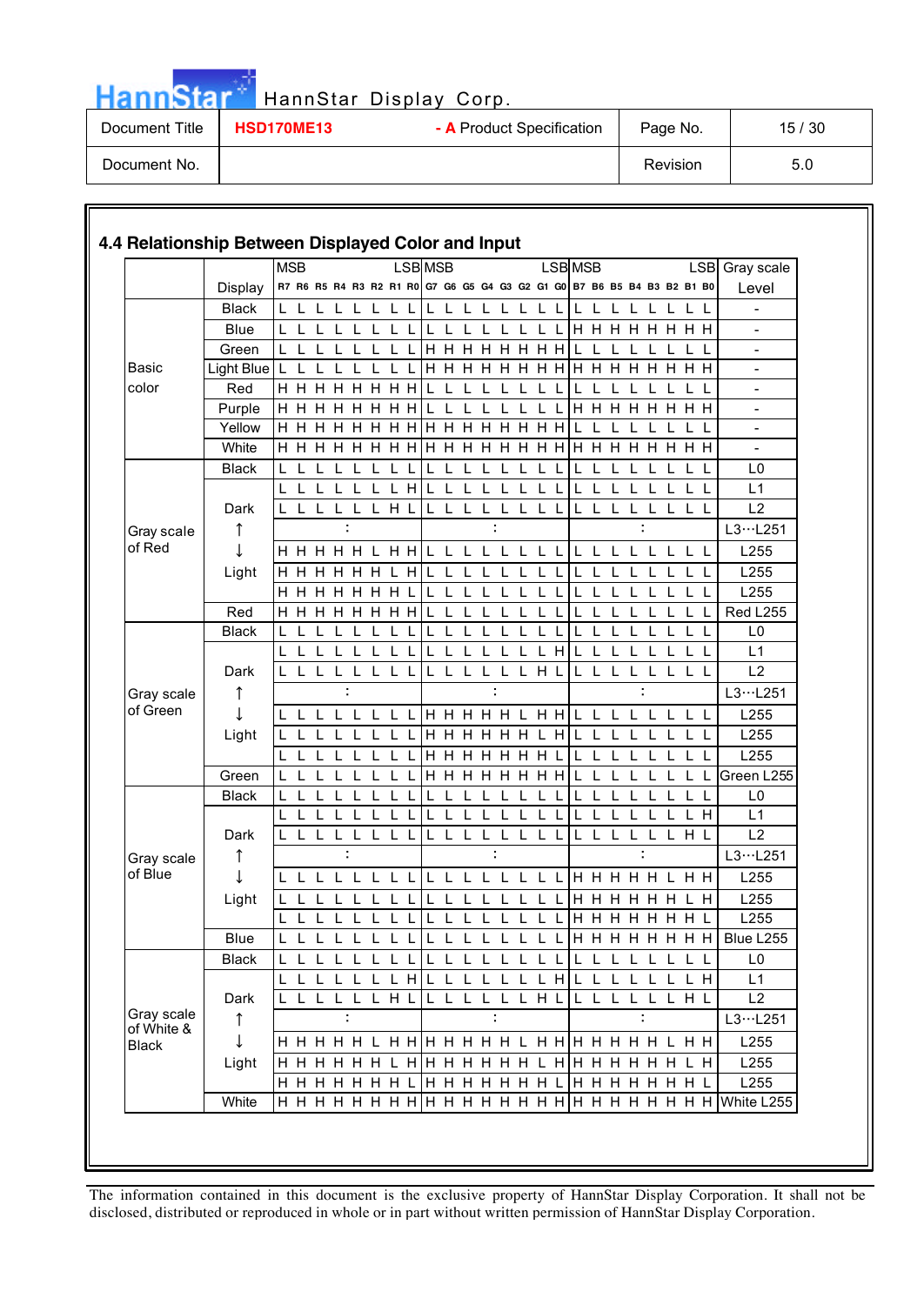| <b>HannStar</b> |  |  |
|-----------------|--|--|
|                 |  |  |

# HannStar Display Corp.

| Document Title | <b>HSD170ME13</b> | - A Product Specification | Page No. | ' 30<br>16/ |
|----------------|-------------------|---------------------------|----------|-------------|
| Document No.   |                   |                           | Revision | 5.0         |

|                 |                            | 5.1 Interface Connector (30-pins) (Jae: FHI-X30S-HF) |  |
|-----------------|----------------------------|------------------------------------------------------|--|
| Pin No.         | Signal                     | Description                                          |  |
| 1               | RinO0-                     | Receiver Signal (-)                                  |  |
| $\overline{2}$  | $\overline{\text{RinO0+}}$ | Receiver Signal $(+)$                                |  |
| $\overline{3}$  | $\overline{\text{RinO1}}$  | Receiver Signal (-)                                  |  |
| $\overline{4}$  | $\overline{\text{RinO1+}}$ | Receiver Signal (+)                                  |  |
| $\overline{5}$  | $\overline{\text{RinO2}}$  | Receiver Signal (-)                                  |  |
| $\overline{6}$  | $\overline{\text{RinO2+}}$ | Receiver Signal $(+)$                                |  |
| 7               | <b>VSS</b>                 | Ground                                               |  |
| $\overline{8}$  | $\overline{\text{RinOC}}$  | Clock Signal (-)                                     |  |
| $\overline{9}$  | $RinOC+$                   | $Clock Signal (+)$                                   |  |
| 10              | $\overline{\text{RinO3}}$  | Receiver Signal (-)                                  |  |
| 11              | $\overline{\text{RinO3+}}$ | Receiver Signal $(+)$                                |  |
| 12              | RinE0-                     | Receiver Signal (-)                                  |  |
| 13              | $RinE0+$                   | Receiver Signal $(+)$                                |  |
| $\overline{14}$ | <b>VSS</b>                 | Receiver Signal (+)                                  |  |
| $\overline{15}$ | $RinE1-$                   | Receiver Signal (-)                                  |  |
| $\overline{16}$ | $RinE1+$                   | Receiver Signal $(+)$                                |  |
| $\overline{17}$ | <b>VSS</b>                 | Ground                                               |  |
| 18              | $RinE2-$                   | Receiver Signal (-)                                  |  |
| 19              | $RinE2+$                   | Receiver Signal (+)                                  |  |
| 20              | RinEC-                     | Clock Signal (-)                                     |  |
| $\overline{21}$ | $RinEC+$                   | $Clock Signal (+)$                                   |  |
| $\overline{22}$ | $RinE3-$                   | Receiver Signal (-)                                  |  |
| 23              | $RinE3+$                   | Receiver Signal (+)                                  |  |
| 24              | <b>VSS</b>                 | Ground                                               |  |
| 25              | <b>VSS</b>                 | Ground                                               |  |
| $\overline{26}$ | <b>VSS</b>                 | Ground                                               |  |
| $\overline{27}$ | $\overline{\text{VSS}}$    | Ground                                               |  |
| 28              | $VDD+5V$                   | Power Supply, 5V (Typical)                           |  |
| 29              | $VDD+5V$                   | Power Supply, 5V (Typical)                           |  |
| 30              | $VDD+5V$                   | Power Supply, 5V (Typical)                           |  |

### **5.2 Back Light Unit (CCFL) Connectors:**

**CN2, 3, 4, 5:** CCFL Power Source (BHSR-02VS-1/JST MFG Co., LTD)

| Pin No. | Symbol | Color | Function                      |
|---------|--------|-------|-------------------------------|
|         | Hot1   | Pink  | . power supply (High voltage) |
|         | Cold1  | White | Ground                        |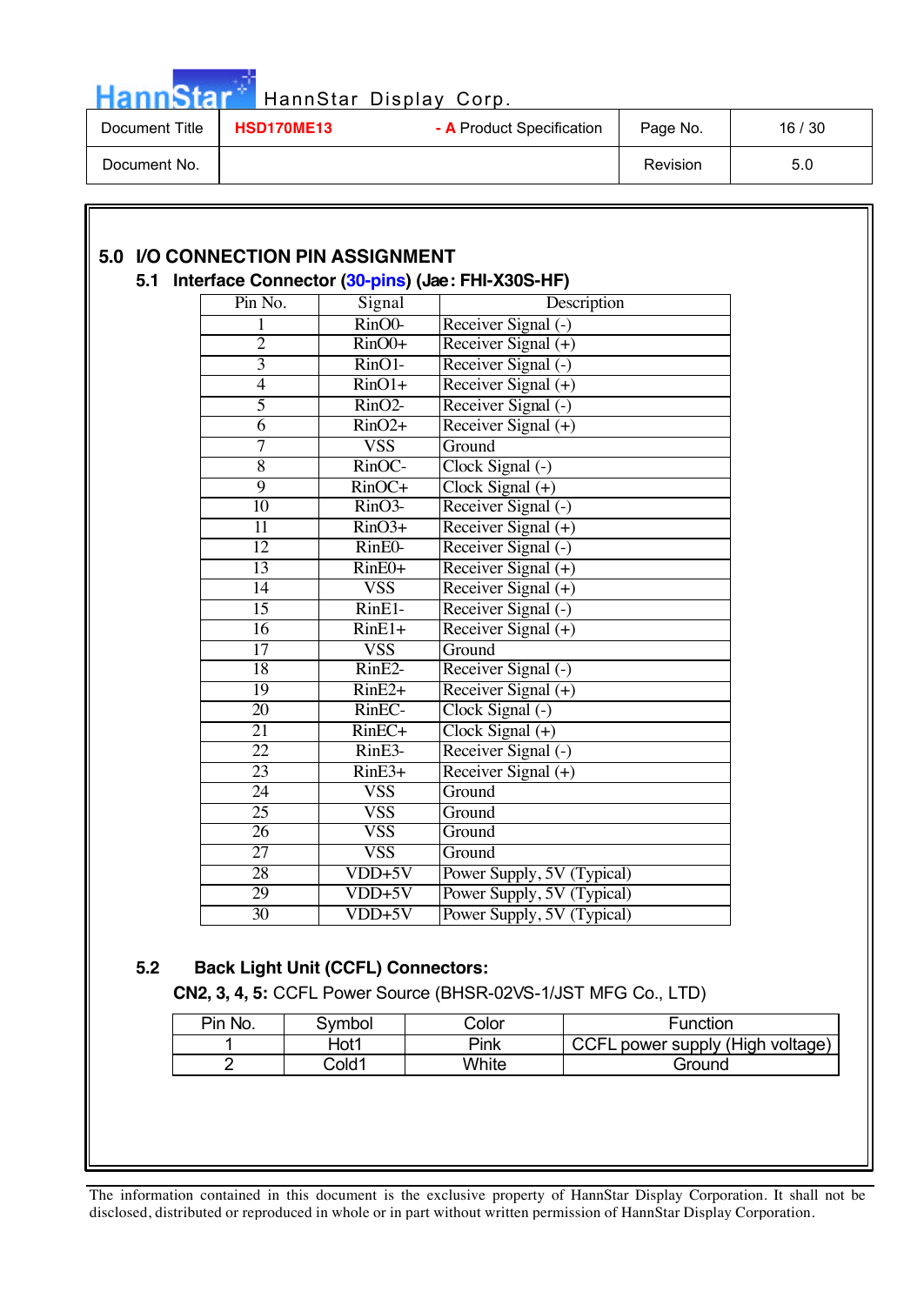HannStar<sup>d</sup> HannStar Display Corp.

| Document Title | <b>HSD170ME13</b> | - A Product Specification | Page No. | 17 / 30 |
|----------------|-------------------|---------------------------|----------|---------|
| Document No.   |                   |                           | Revision | 5.0     |

## **6.0 ELECTRICAL CHARACTERISTICS**

### **6.1 TFT LCD Module:**

| <b>Item</b>             |         | Symbol                       | Min.           | Typ.  | Max. | Unit       | <b>Note</b> |
|-------------------------|---------|------------------------------|----------------|-------|------|------------|-------------|
| Voltage of power supply |         | $V_{DD}$                     | 4.5            | 5.0   | 5.5  | V          |             |
| Current of power        | V-Color | I <sub>DD1</sub>             | 330            | 430   | 530  | mA         | (1)         |
| supply                  | Mosaic  | $I_{DD2}$                    | 380            | 480   | 580  | mA         | (1)         |
| Vsync frequency         |         | $\mathsf{f}_{\vee}$          | 56.25          | 60    | 75   | Hz         | (2)         |
| <b>Hsync frequency</b>  |         | $f_H$                        | $\blacksquare$ | 63.19 | 75   | <b>KHz</b> |             |
| Frequency               |         | $\mathsf{f}_{\mathsf{DCLK}}$ | 50             | 54    | 67.5 | <b>MHz</b> |             |
| Input rush current      |         | <b>RUSH</b>                  |                | ---   | 1.5  | A          | (3)         |

Note (1)

1). V-Color :

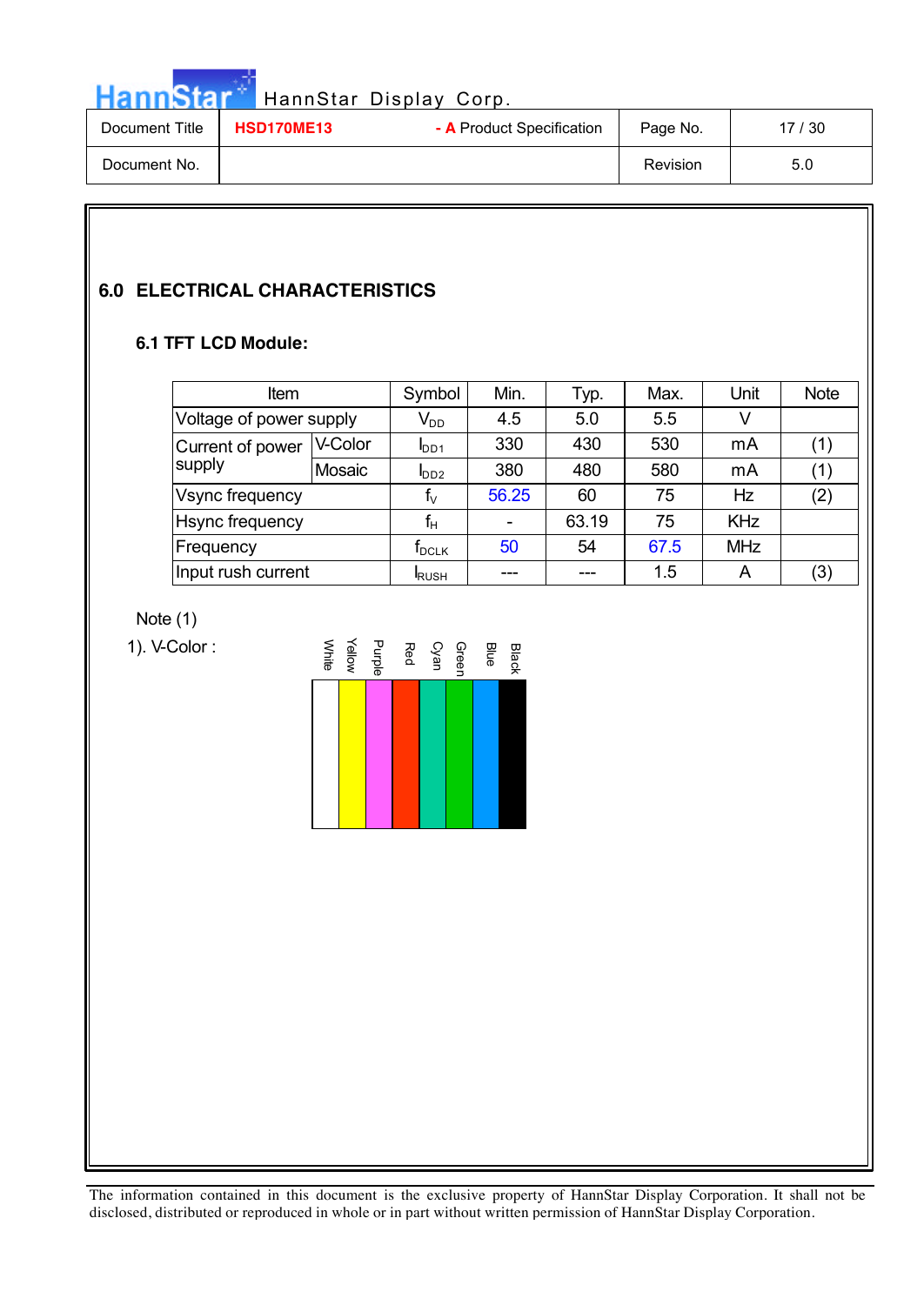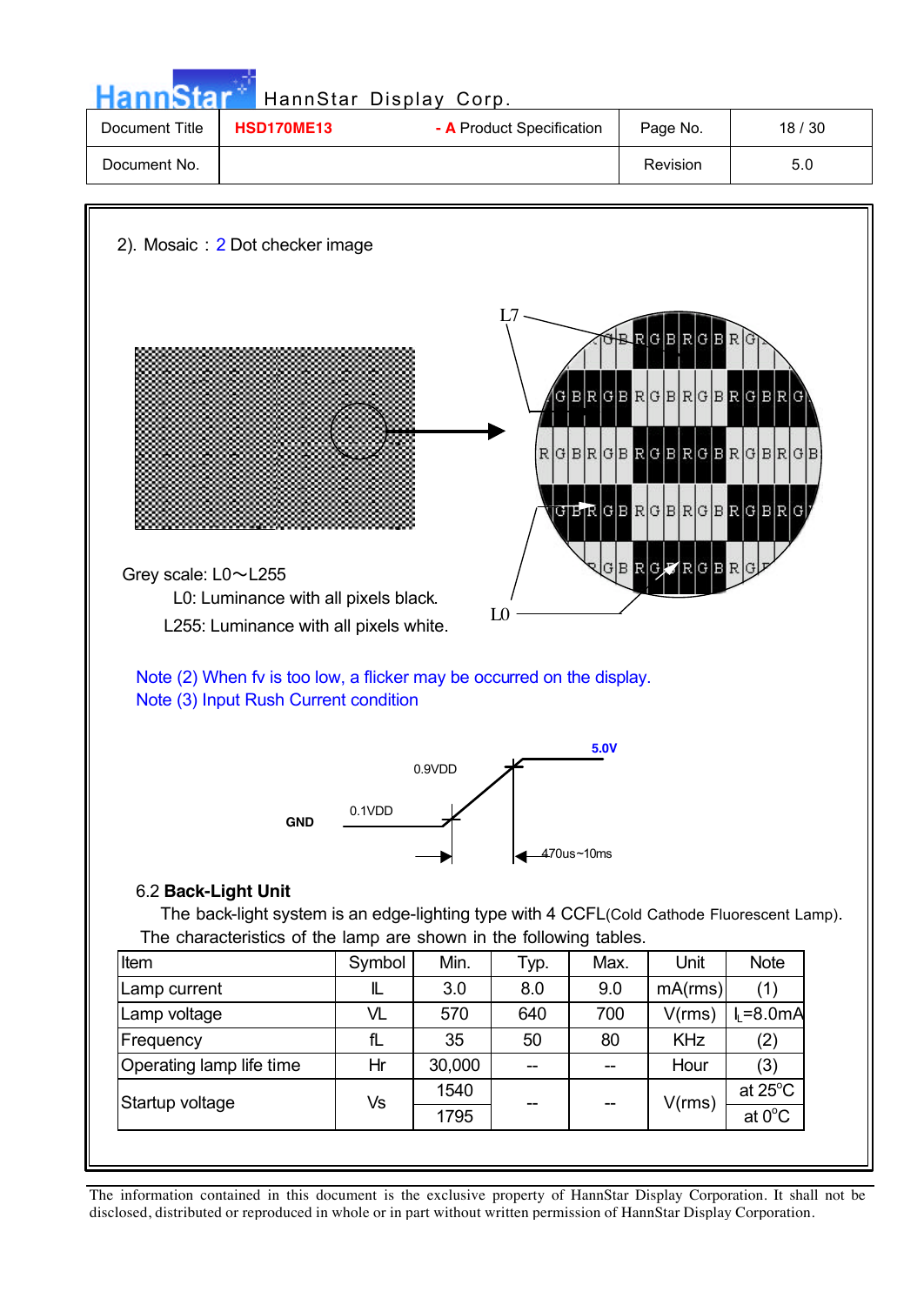| HannStar <sup>*</sup> |            | HannStar Display Corp.    |                 |       |
|-----------------------|------------|---------------------------|-----------------|-------|
| Document Title        | HSD170ME13 | - A Product Specification | Page No.        | 19/30 |
| Document No.          |            |                           | <b>Revision</b> | 5.0   |

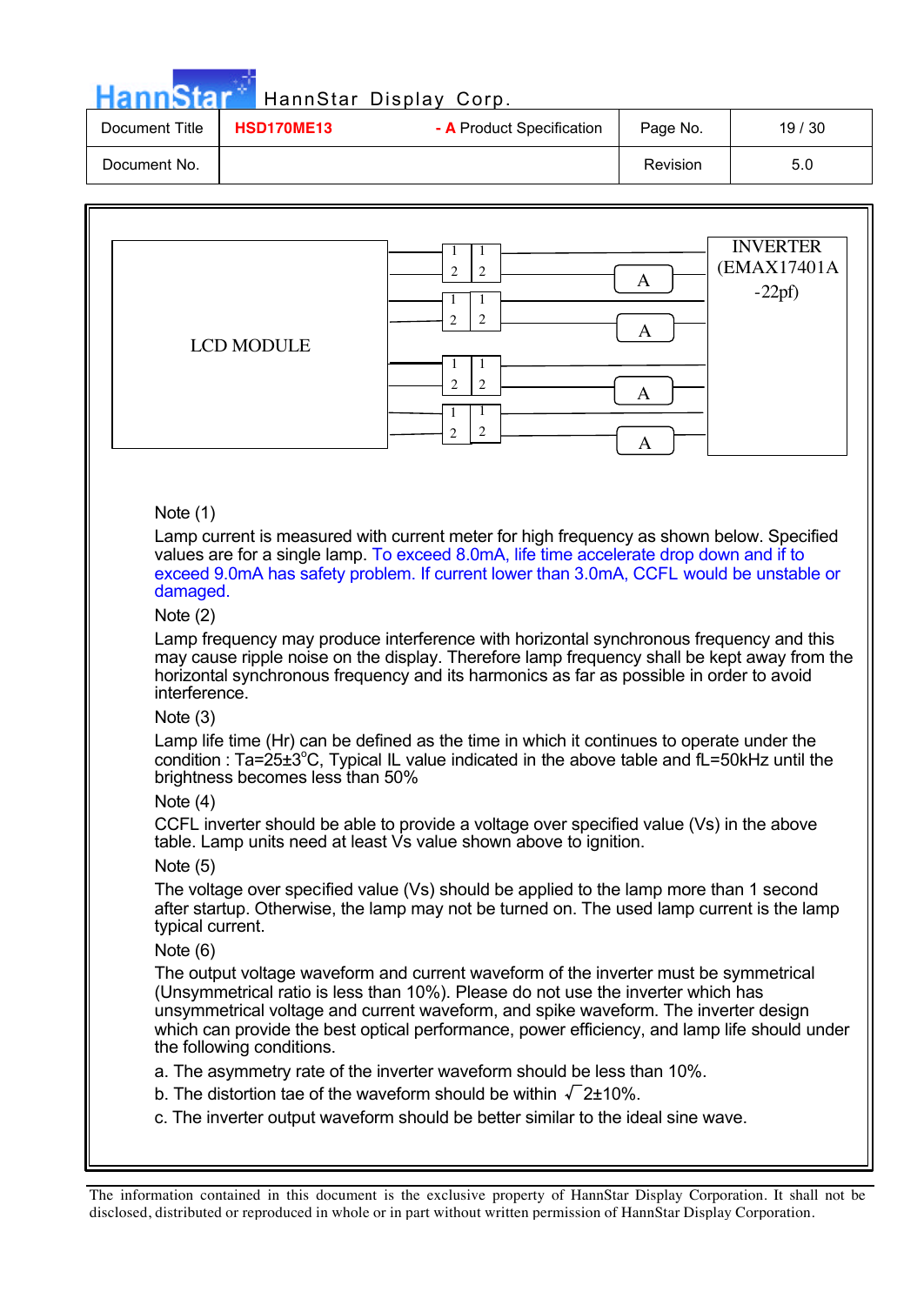| <b>HannStar</b> |                                                | HannStar Display Corp. |          |       |
|-----------------|------------------------------------------------|------------------------|----------|-------|
| Document Title  | - A Product Specification<br><b>HSD170ME13</b> |                        | Page No. | 20/30 |
| Document No.    |                                                |                        | Revision | 5.0   |

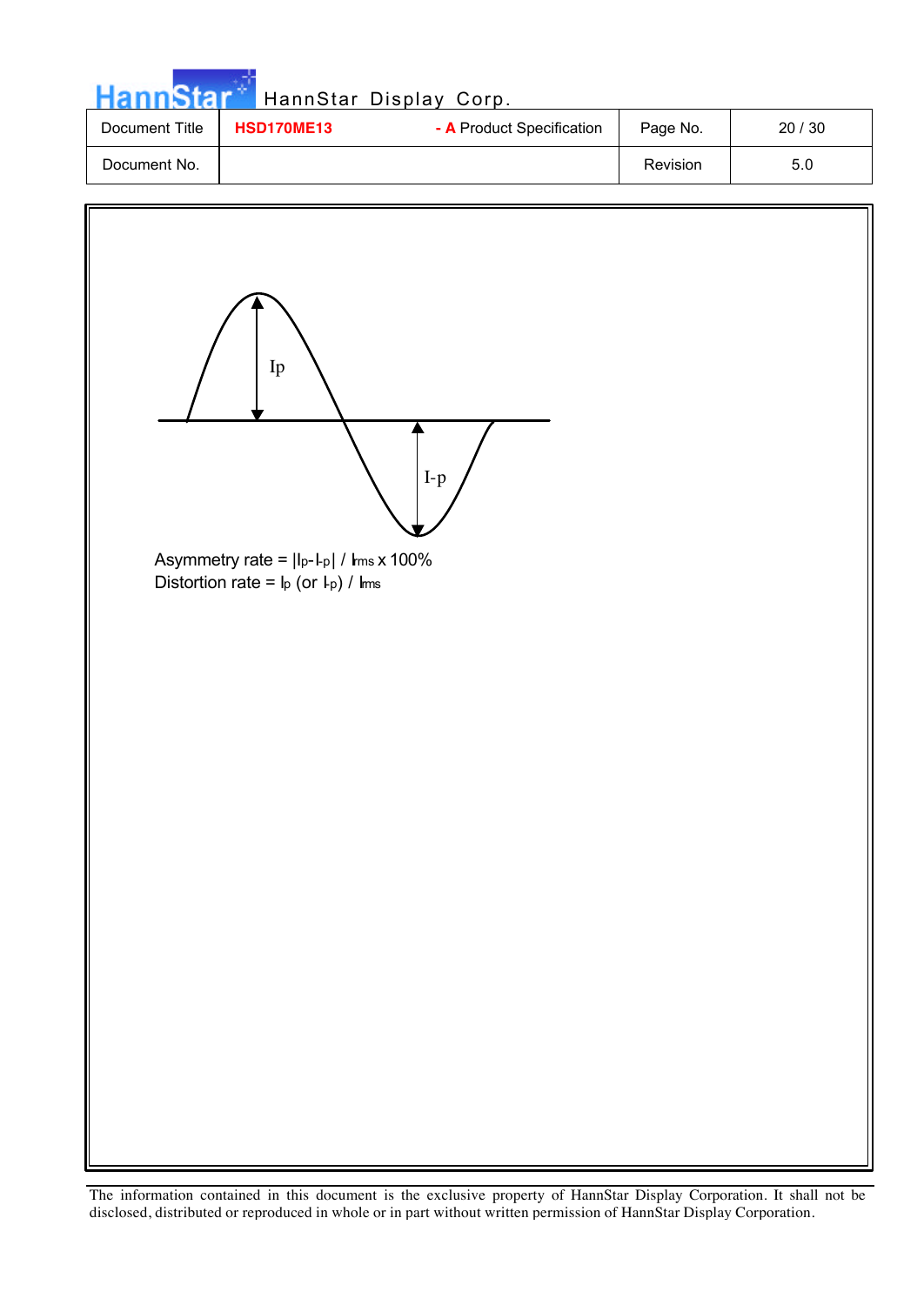Hann Star<sup>t H</sup>annStar Display Corp.

| Document Title | <b>HSD170ME13</b> | - A Product Specification | Page No. | 21/30 |
|----------------|-------------------|---------------------------|----------|-------|
| Document No.   |                   |                           | Revision | 5.0   |

### **6.3 Switching Characteristics for LVDS Receiver**

| <b>Type</b>       | Symbol          | Parameter                                    | Condition                                | Spec.              |      |                    | Unit                    |
|-------------------|-----------------|----------------------------------------------|------------------------------------------|--------------------|------|--------------------|-------------------------|
|                   |                 |                                              |                                          | Min.               | Typ. | Max.               |                         |
|                   | V <sub>TH</sub> | Differential Input High<br>Threshold         | $VCM = 1.2 V$                            |                    |      | 100                | mV                      |
|                   | $V_{TL}$        | Differential Input Low<br>Threshold          |                                          | $-100$             |      |                    | mV                      |
| <b>LVDS</b><br>DC | $I_{IN}$        | <b>Input Current</b>                         | $V_{IN} = 2.2 V / 0.6 V$<br>$VDD = 3.6V$ | $-10$              |      | 10                 | $\mu$ A                 |
| Spec.             | $V_{IN}$        | <b>Input Voltage Range</b><br>(single-ended) |                                          | 0.6                |      | 2.2                | $\overline{\mathbf{V}}$ |
|                   | $ V_{ID} $      | Differential Input Voltage                   |                                          | 0.1                |      | 0.6                | V                       |
|                   | $V_{CM}$        | Common Mode Voltage<br>Offset                |                                          | $0.6 +$<br>IVIDI/2 |      | $2.2 -$<br>IVIDI/2 | $\overline{\mathbf{V}}$ |

 $|V_{ID}|$  and  $V_{CM}$  Definitions using Single-End Signals

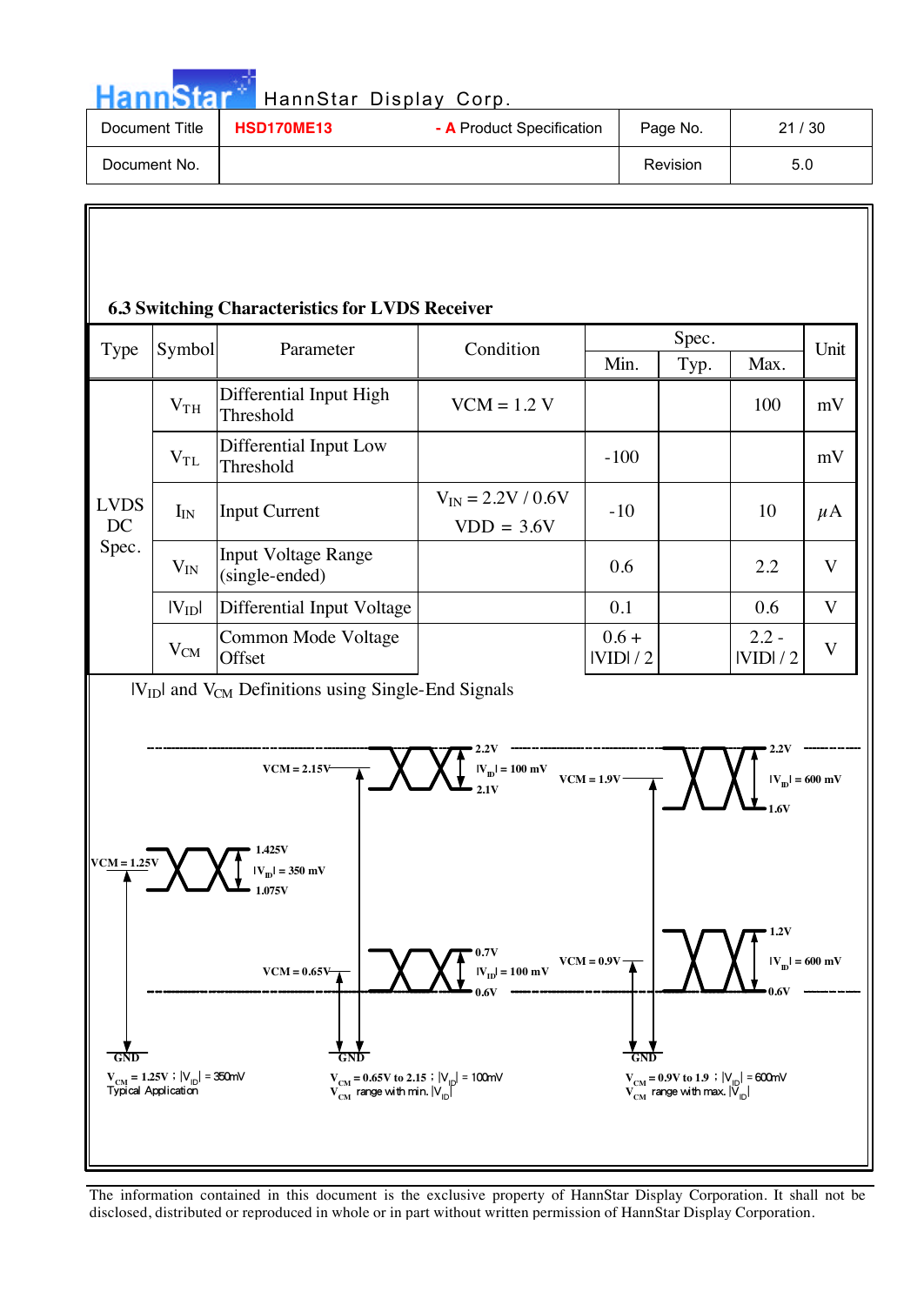| HannStar Display Corp. |  |
|------------------------|--|
|                        |  |

| <b>HannStar</b> |                   | HannStar Display Corp.    |          |       |
|-----------------|-------------------|---------------------------|----------|-------|
| Document Title  | <b>HSD170ME13</b> | - A Product Specification | Page No. | 22/30 |
| Document No.    |                   |                           | Revision | 5.0   |

# **7.0 Interface Timing ( DE mode) 1)2)3)4)5)**

| <b>Item</b>                     | Symbol | Min.             | Typ.             | Max.             | Unit      |
|---------------------------------|--------|------------------|------------------|------------------|-----------|
|                                 |        | $1058 \times 14$ | $1066 \times 14$ | $1074 \times 14$ |           |
| <b>Frame Period</b>             | t1     | 16.67            | 16.67            | 16.67            | ms        |
| Vertical Display Time           | t2     | $1024 \times 14$ | $1024 \times 14$ | $1024 \times 14$ |           |
| <b>Vertical Blanking Time</b>   | t3     | $34 \times 14$   |                  |                  |           |
|                                 | t4     | $803 \times 17$  | $844 \times 17$  | $884 \times 17$  |           |
| 1 Line Scanning Time            |        | 15.52            | 15.63            | 15.75            | <b>us</b> |
| Horizontal Display Time         | t5     | $640 \times 17$  | $640 \times 17$  | $640 \times 17$  |           |
| <b>Horizontal Blanking Time</b> | t6     | $163 \times 17$  |                  |                  |           |
| <b>Clock Period</b>             | t7     | 14.8             | 18.16            | 19.62            | ns        |

### **Timing Diagram of Interface Signal (DE mode)**

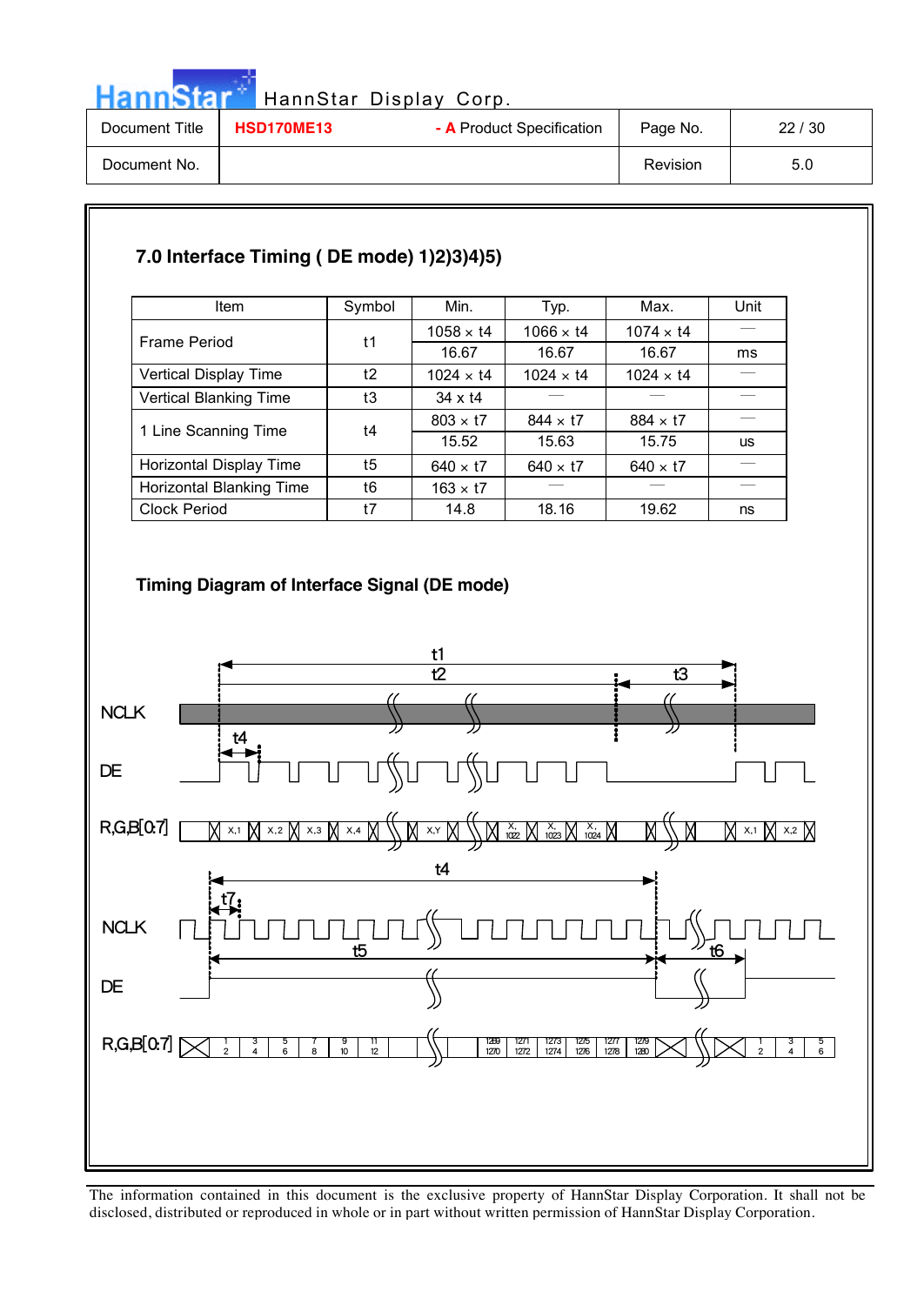| <b>HannStar</b> |                                                | HannStar Display Corp. |          |       |
|-----------------|------------------------------------------------|------------------------|----------|-------|
| Document Title  | - A Product Specification<br><b>HSD170ME13</b> |                        | Page No. | 23/30 |
| Document No.    |                                                |                        | Revision | 5.0   |



- (3) In case of VDD = off level, please keep the level of input signal on the low or keep a high impedance.
- (4) T4 should be measured after the module has been fully discharged between power off and on period.
- (5) Interface signal shall not be kept at high impedance when the power is on.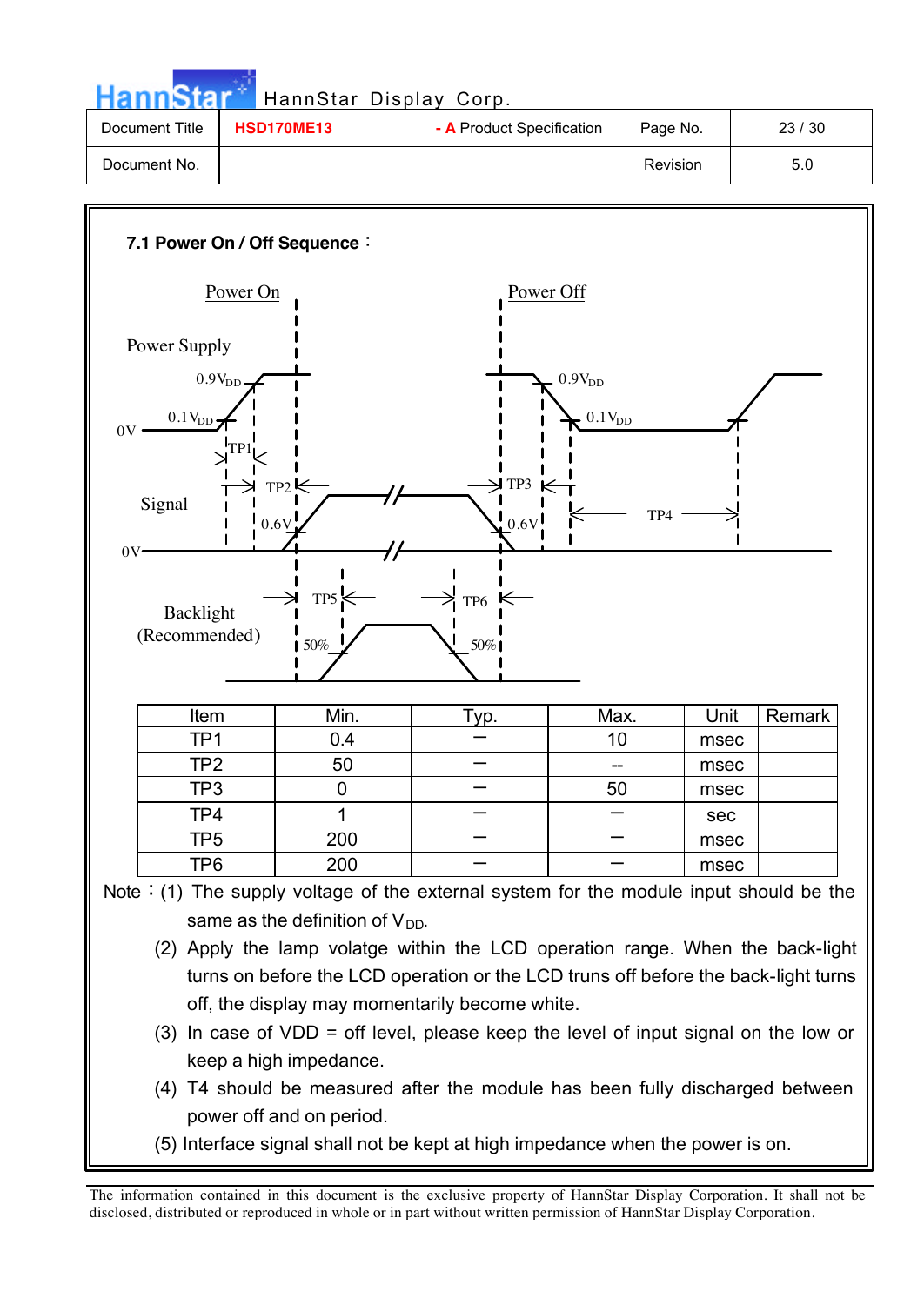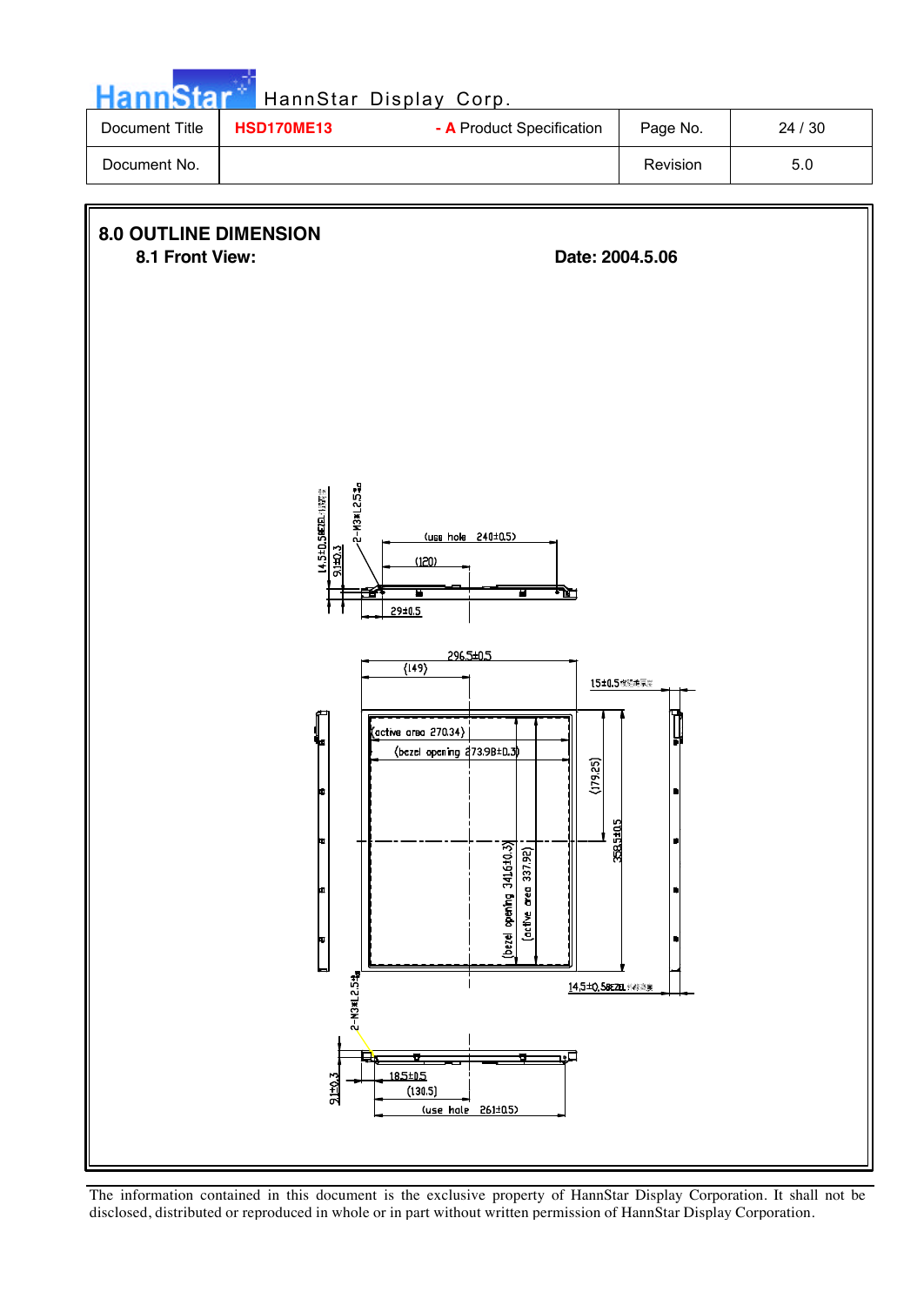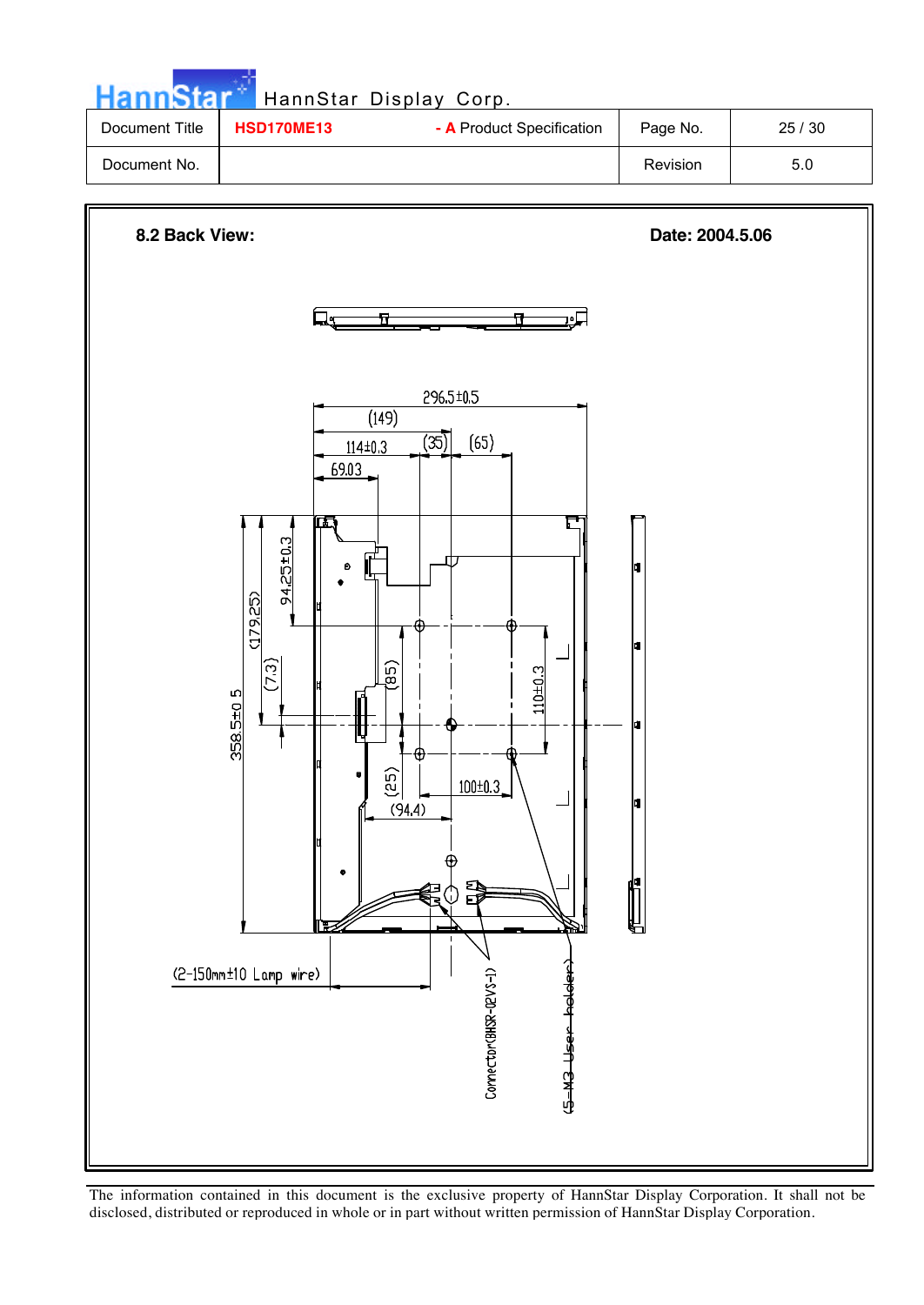| HannStar<br>Document Title                                                                                                                                                                                                                                                                                                                                                                                                                                       | <b>HSD170ME13</b>   |                        |                        | HannStar Display Corp. | - A Product Specification |                        |           | Page No.  |          |                | 26 / 30   |
|------------------------------------------------------------------------------------------------------------------------------------------------------------------------------------------------------------------------------------------------------------------------------------------------------------------------------------------------------------------------------------------------------------------------------------------------------------------|---------------------|------------------------|------------------------|------------------------|---------------------------|------------------------|-----------|-----------|----------|----------------|-----------|
| Document No.                                                                                                                                                                                                                                                                                                                                                                                                                                                     |                     |                        |                        |                        |                           |                        |           | Revision  |          |                | 5.0       |
| 9.0 LOT MARK<br>9.1<br><b>Lot Mark</b><br>code 1,2,3,4,5,6: HannStar internal flow control code.<br>code 7: production location.<br>code 8: production year.<br>code 9: production month.<br>code 10,11,12,13,14,15: serial number.                                                                                                                                                                                                                              | $\overline{2}$<br>3 | 4                      | 5<br>6                 | 7                      | 8<br>9                    | 10                     | 11        | 12        | 13       | 15<br>14       |           |
| Note (1) Production Year<br>Year                                                                                                                                                                                                                                                                                                                                                                                                                                 | 1999                | 2000                   | 2001                   | 2002                   | 2003                      | 2004                   | 2005      |           | 2006     | 2007           | 2008      |
| Mark                                                                                                                                                                                                                                                                                                                                                                                                                                                             | 9                   | $\mathbf 0$            | 1                      | $\overline{2}$         | 3                         | $\overline{4}$         | 5         |           | 6        | $\overline{7}$ | 8         |
| Note (2) Production Month<br>Month<br><b>Mark</b>                                                                                                                                                                                                                                                                                                                                                                                                                | Jan.<br>1           | Feb.<br>$\overline{2}$ | Mar.<br>Apr.<br>3<br>4 | May.<br>5              | Jun.<br>6                 | Jul.<br>$\overline{7}$ | Aug.<br>8 | Sep.<br>9 | Oct<br>A | Nov.<br>B      | Dec.<br>C |
| <b>9.2 Sub Model Code</b><br>2<br>3<br>code 1: Panel sub model code of type. (A~Z)<br>code 2,3: Panel product sub model code of serial number.<br>$(00 - 99)$<br>š<br>9.3 Location of Lot Mark<br>(1) The label is attached to the backside of the LCD<br>module.<br>(2) This is subject to change without prior notice.<br><b>HSD170ME13</b><br>HannStar Display Corporation<br>5019<br>$-AXX$<br>α<br>j<br>Rev:<br><b>CDA</b><br>Sub model<br>Lot mark<br>code |                     |                        |                        |                        |                           |                        |           |           |          |                |           |

 $\frac{1}{2}$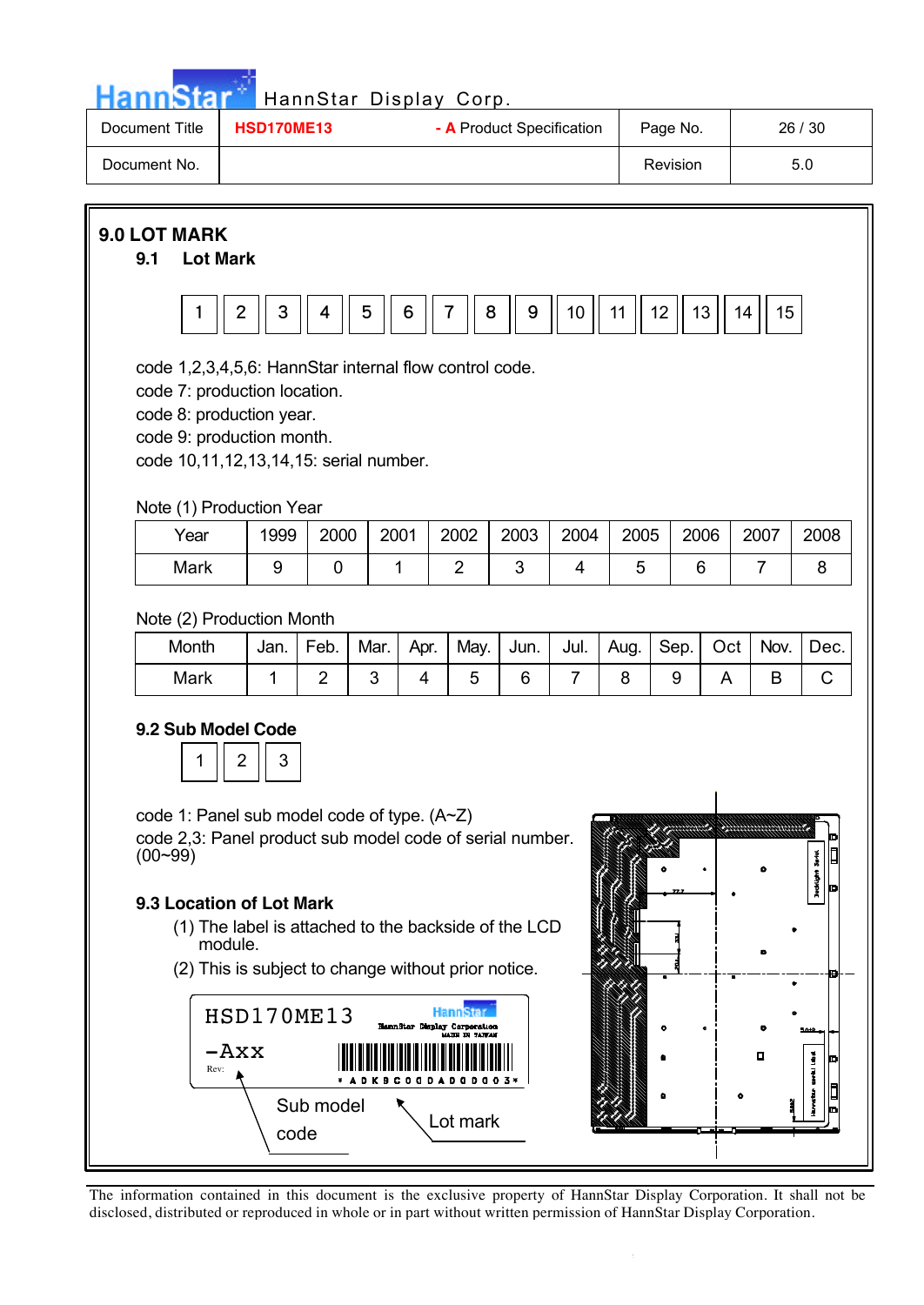| <b>HannStar</b> * |                   | HannStar Display Corp.    |          |       |
|-------------------|-------------------|---------------------------|----------|-------|
| Document Title    | <b>HSD170ME13</b> | - A Product Specification | Page No. | 27/30 |
| Document No.      |                   |                           | Revision | 5.0   |



The information contained in this document is the exclusive property of HannStar Display Corporation. It shall not be disclosed, distributed or reproduced in whole or in part without written permission of HannStar Display Corporation.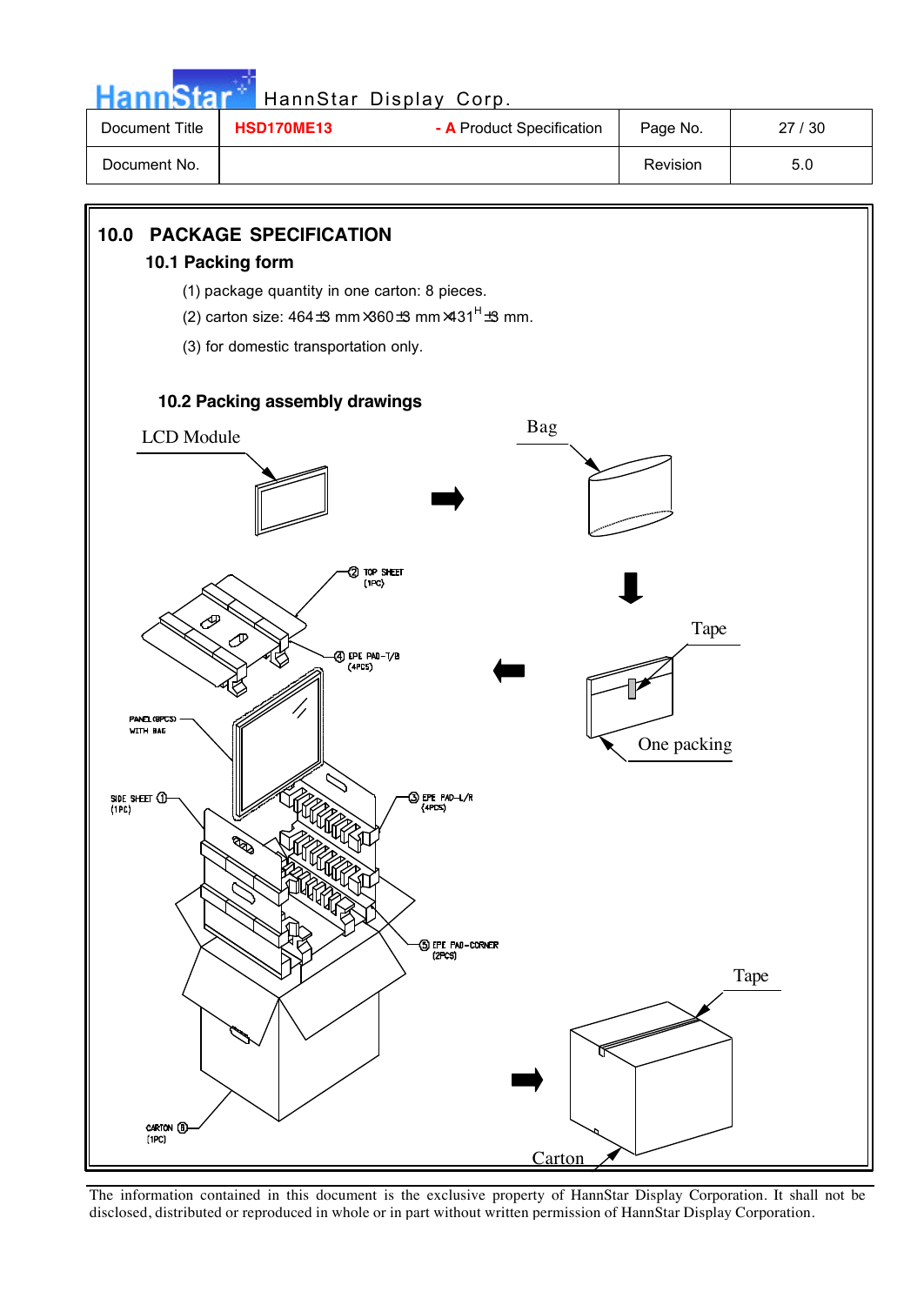| <b>HannStar</b> |                   | HannStar Display Corp.    |          |       |
|-----------------|-------------------|---------------------------|----------|-------|
| Document Title  | <b>HSD170ME13</b> | - A Product Specification | Page No. | 28/30 |
| Document No.    |                   |                           | Revision | 5.0   |

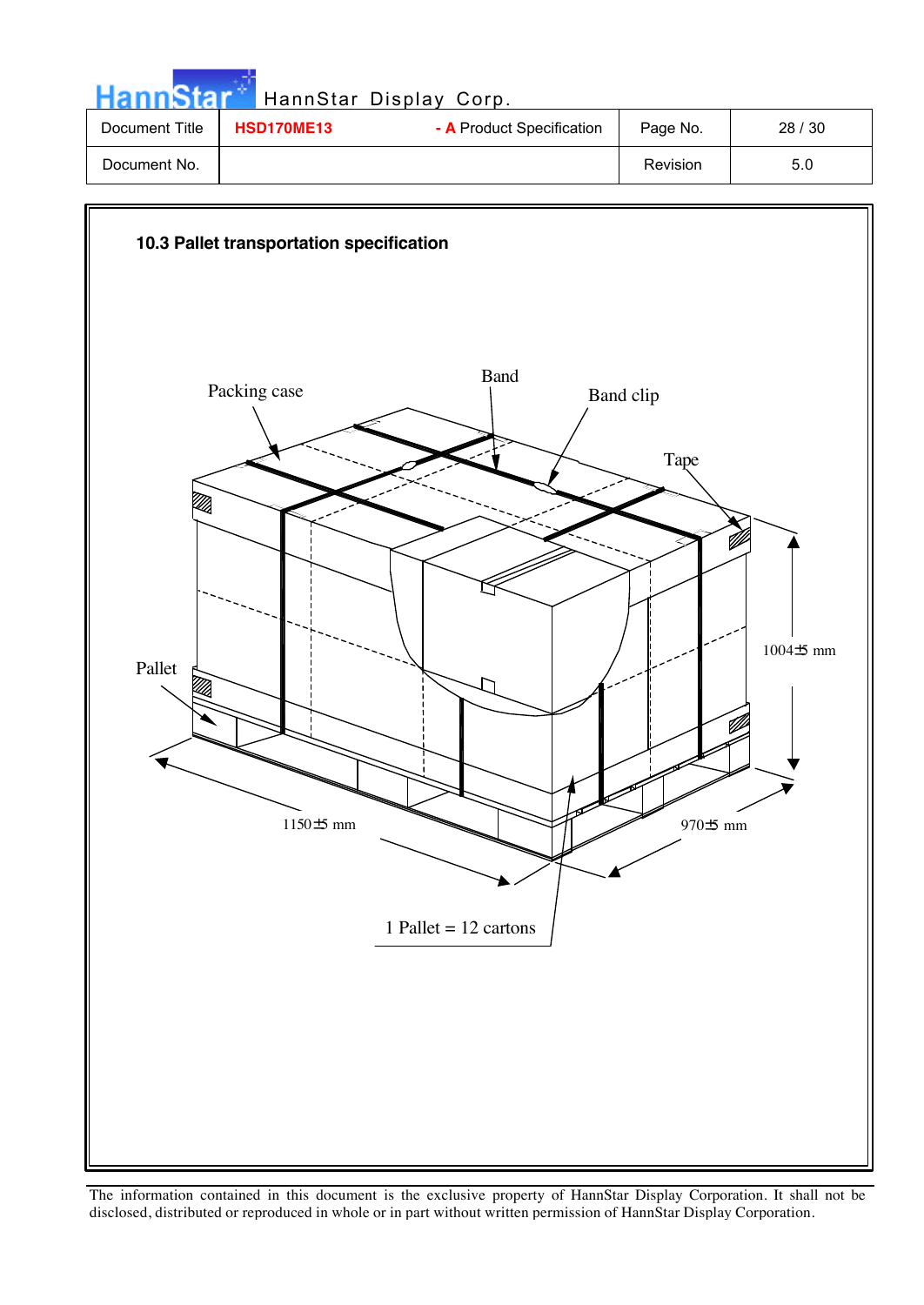HannStar<sup>®</sup> HannStar Display Corp.

| Document Title | <b>HSD170ME13</b> | - A Product Specification | Page No. | 29/30 |
|----------------|-------------------|---------------------------|----------|-------|
| Document No.   |                   |                           | Revision | 5.0   |

### **11.0 GENERAL PRECAUTION**

#### **11.1 Use Restriction**

This product is not authorized for use in life supporting systems, aircraft navigation control systems, military systems and any other application where performance failure could be life-threatening or otherwise catastrophic.

### **11.2 Disassembling or Modification**

Do not disassemble or modify the module. It may damage sensitive parts inside LCD module, and may cause scratches or dust on the display. HannStar does not warrant the module, if customers disassemble or modify the module.

### **11.3 Breakage of LCD Panel**

- 11.3.1 If LCD panel is broken and liquid crystal spills out, do not ingest or inhale liquid crystal, and do not contact liquid crystal with skin.
- 11.3.2 If liquid crystal contacts mouth or eyes, rinse out with water immediately.
- 11.3.3 If liquid crystal contacts skin or cloths, wash it off immediately with alcohol and rinse thoroughly with water.
- 11.3.4 Handle carefully with chips of glass that may cause injury, when the glass is broken.

### **11.4 Electric Shock**

- 11.4.1 Disconnect power supply before handling LCD module.
- 11.4.2 Do not pull or fold the CCFL cable.
	- 11.4.3 Do not touch the parts inside LCD modules and the fluorescent lamp's connector or cables in order to prevent electric shock.

### **11.5 Absolute Maximum Ratings and Power Protection Circuit**

- 11.5.1 Do not exceed the absolute maximum rating values, such as the supply voltage variation, input voltage variation, variation in parts' parameters, environmental temperature, etc., otherwise LCD module may be damaged.
- 11.5.2 Please do not leave LCD module in the environment of high humidity and high temperature for a long time.
- 11.5.3 It' s recommended employing protection circuit for power supply.

### **11.6 Operation**

- 11.6.1 Do not touch, push or rub the polarizer with anything harder than HB pencil lead.
- 11.6.2 Use fingerstalls of soft gloves in order to keep clean display quality, when persons handle the LCD module for incoming inspection or assembly.
- 11.6.3 When the surface is dusty, please wipe gently with absorbent cotton or other soft material.
- 11.6.4 Wipe off saliva or water drops as soon as possible. If saliva or water drops contact with polarizer for a long time, they may causes deformation or color fading.
- 11.6.5 When cleaning the adhesives, please use absorbent cotton wetted with a little petroleum benzine or other adequate solvent.